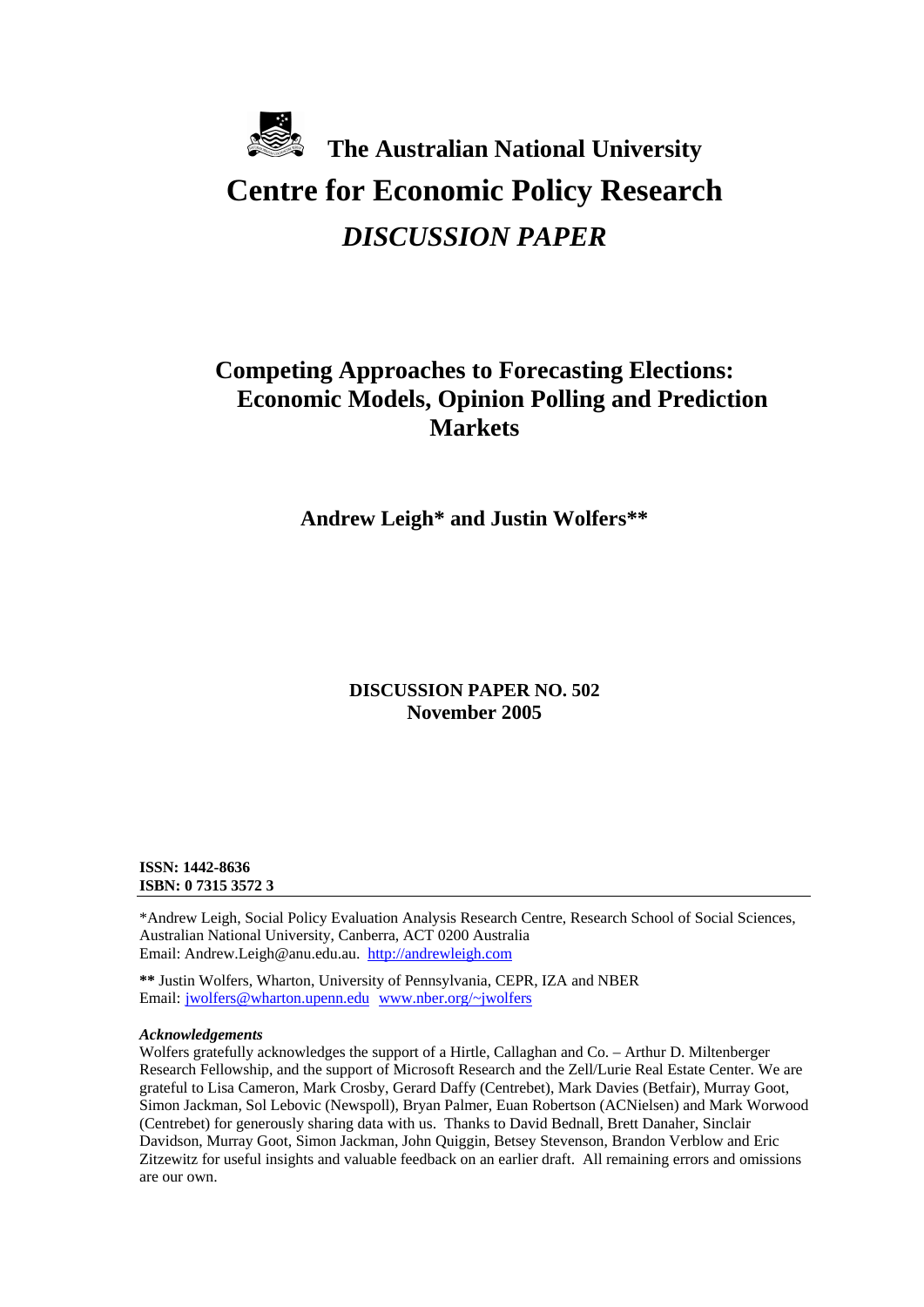## **ABSTRACT**

We review the efficacy of three approaches to forecasting elections: econometric models that project outcomes on the basis of the state of the economy; public opinion polls; and election betting (prediction markets). We assess the efficacy of each in light of the 2004 Australian election. This election is particularly interesting both because of innovations in each forecasting technology, and also because the increased majority achieved by the Coalition surprised most pundits. While the evidence for economic voting has historically been weak for Australia, the 2004 election suggests an increasingly important role for these models. The performance of polls was quite uneven, and predictions both across pollsters, and through time, vary too much to be particularly useful. Betting markets provide an interesting contrast, and a slew of data from various betting agencies suggests a more reasonable degree of volatility, and useful forecasting performance both throughout the election cycle and across individual electorates.

# *JEL Codes:* D72, D84

*Keywords:* Voting, elections, prediction markets, opinion polling, macroeconomic voting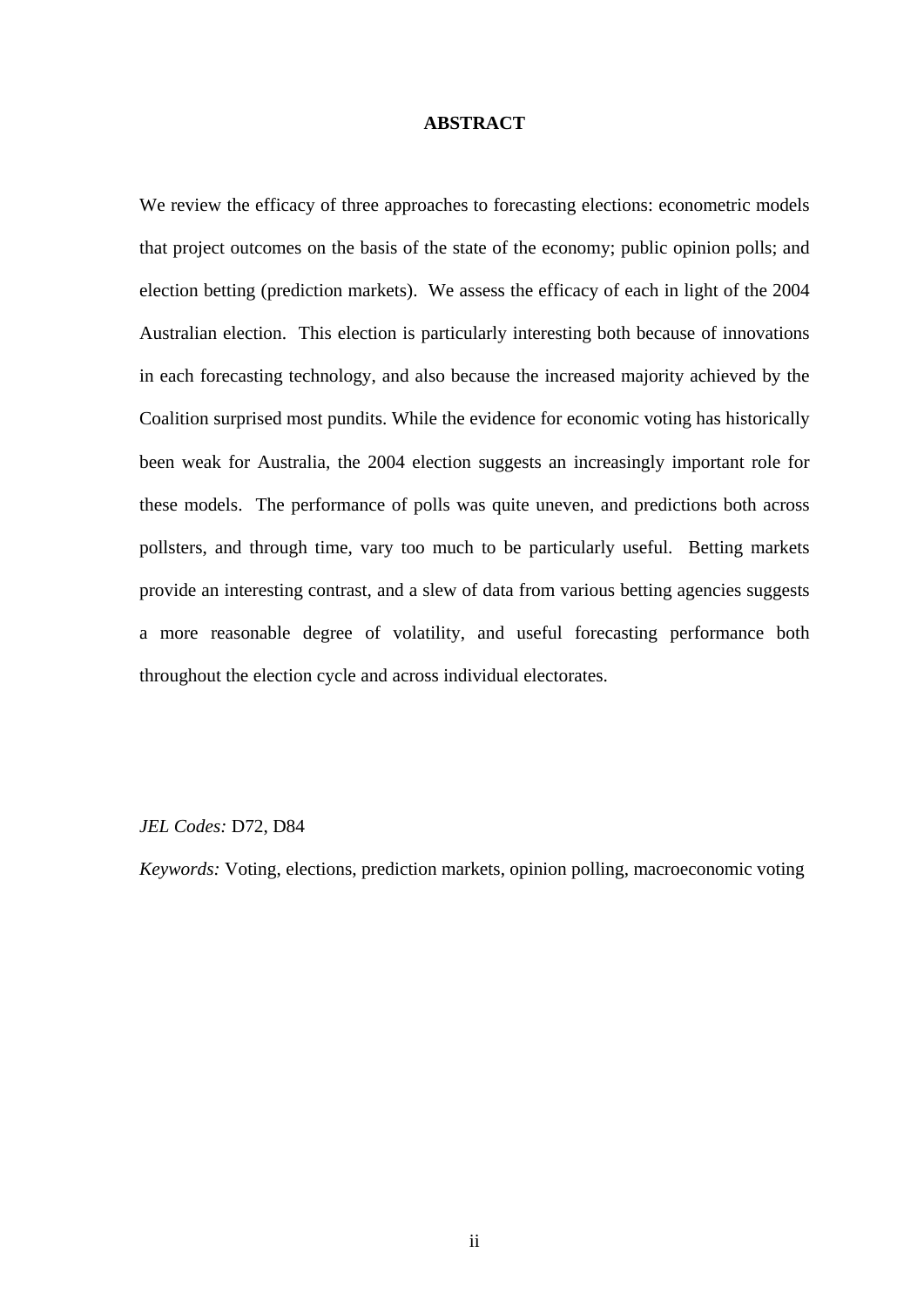### **I. Introduction**

There has recently been a surge of interest in forecasting election outcomes (Cameron and Crosby 2000; Fair 2002; Wolfers and Leigh 2002; Leigh 2004a; Jackman 2005; Wolfers and Zitzewitz 2005b; Cuzán, Armstrong and Jones 2005). Following the 2004 Australian federal election we now have even more valuable data with which to evaluate competing theories. In light of this new evidence, we assess the relative efficacy of three approaches: econometric models based on recent economic data; betting markets (also called "prediction markets"; Wolfers and Zitzewitz 2004), and opinion polling.

Australia's 2004 poll proved to be especially interesting for several reasons. John Howard was re-elected with an increased majority – an outcome that few pundits expected. And we saw important innovations in the application of each of the forecasting technologies we examine. The 2004 election occurred during arguably the best macroeconomic times in a generation, and yet even so, Howard's vote exceeded the expectations of economic forecasting models. This election cycle also saw the introduction of several new polling firms and polling technologies, but rising challenges for pollsters too, such as declining response rates and rising mobile phone penetration. On net, we find little evidence that polls are becoming more accurate. Finally, election betting became even more popular, and we now have data from five betting markets run in Australia and the UK.

To preview our results, we find that economic models provide useful forecasts, particularly when making medium-term predictions. Consistent with international evidence (Berg, Forsythe, Rietz and Nelson 2001), betting markets provide extremely accurate predictions, and in this election they not only predicted a Howard victory, but also the outcome in three-quarters of marginal seats. The performance of the polls was quite variable, and one's assessment really depends on which pollster you rely on; Morgan's recent poor performance in the 2001 election was repeated again, potentially casting doubt on their emphasis on face-to-face polling. We also present a method for converting polling results into an assessment of the likelihood of victory. These results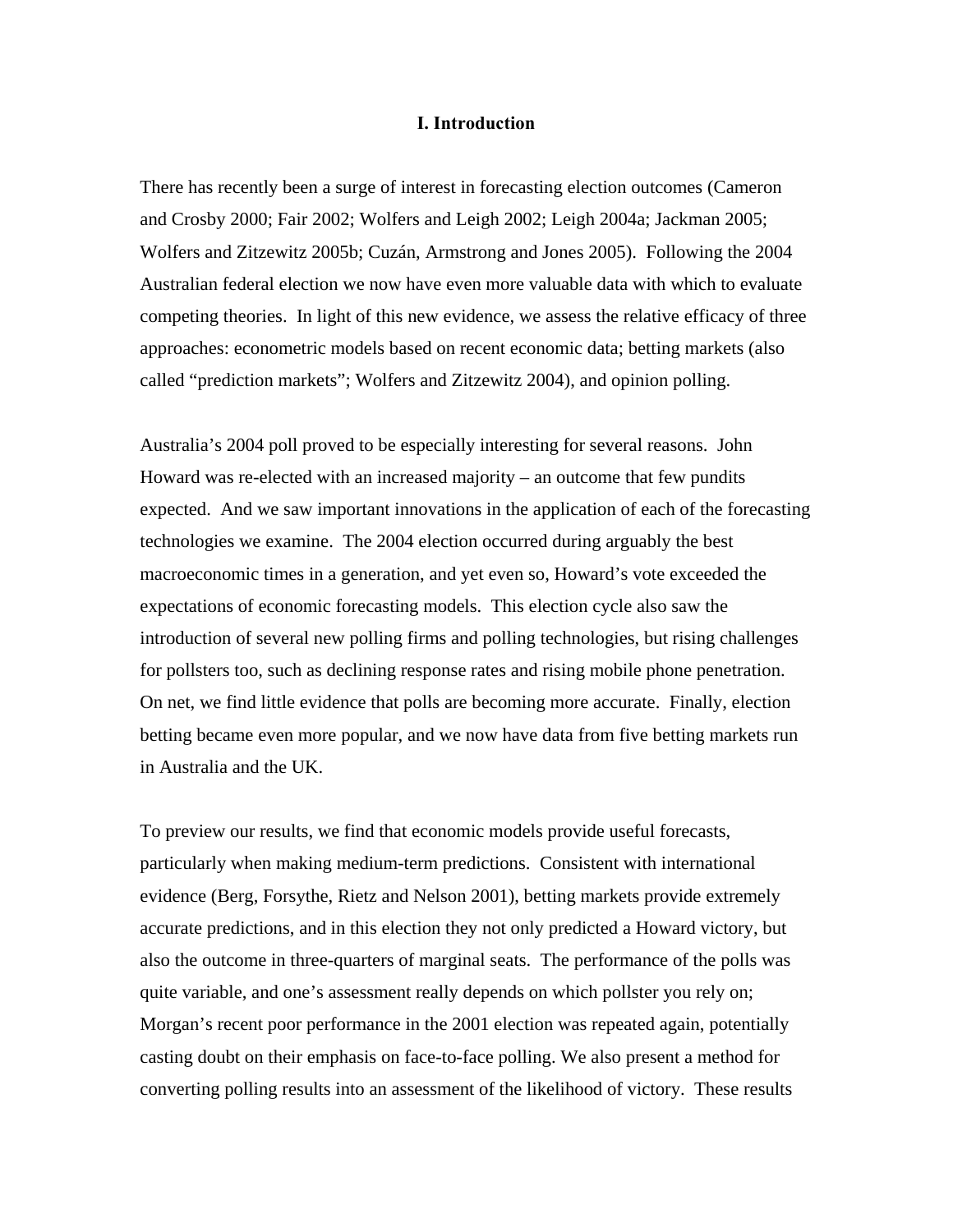strongly suggest that the "margin of error" reported by the pollsters substantially overstates the precision of poll-based forecasts. Further, the time series volatility of the polls (relative to the betting markets) suggests that poll movements are often noise rather than signal.

# **II. The 2004 Election Forecasts**

Table 1 presents key forecasts from the 2004 election cycle. We begin by presenting forecasts for the share of the two-party preferred vote won by the Coalition, providing election-eve forecasts, those taken three months prior to the election, and those taken a year prior. By construction, forecasts of the vote share of the Australian Labor Party are equal to 100 minus the Coalition prediction.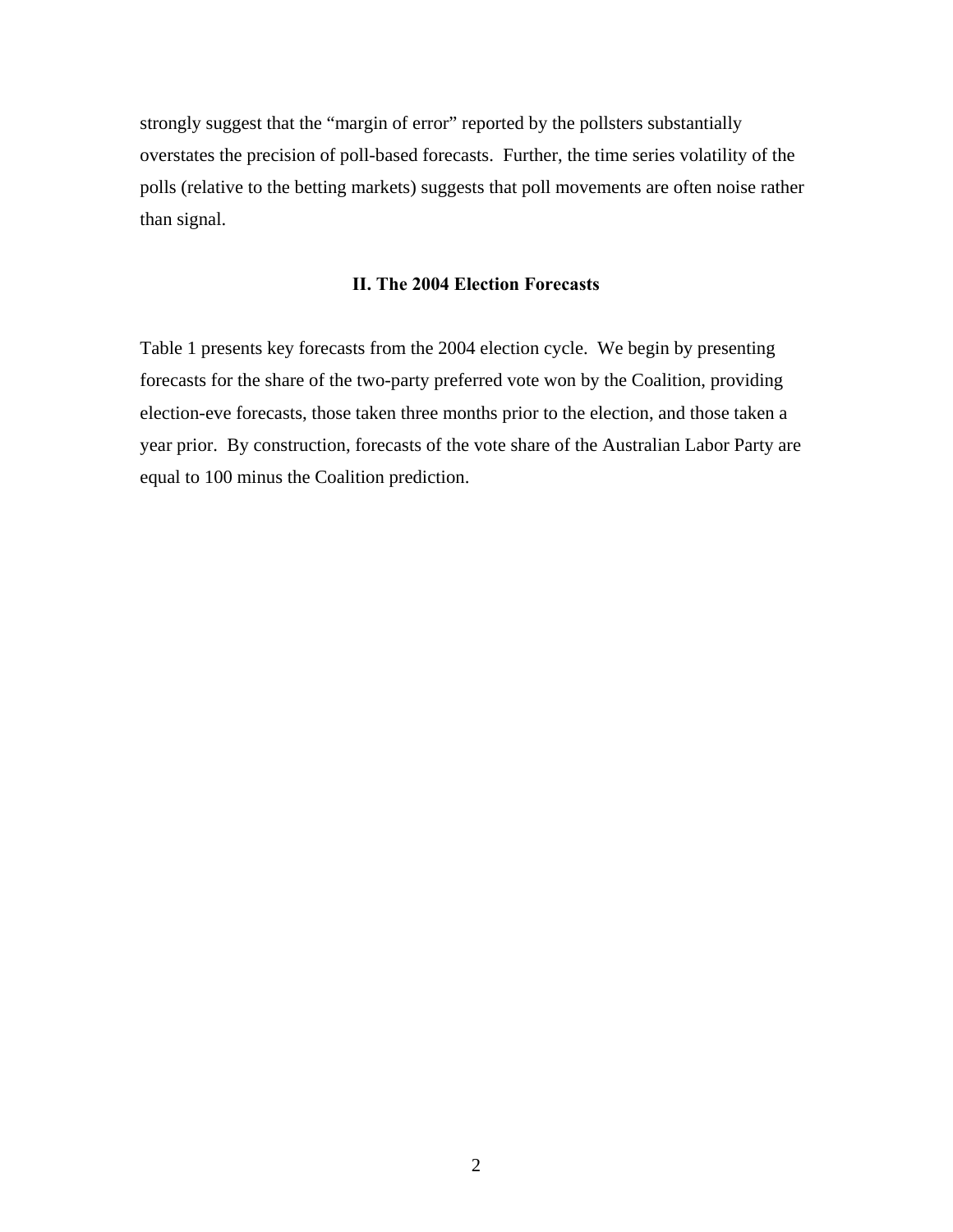|                                                                          | <b>Forecast Horizon</b>                                                     |                |              |  |  |  |
|--------------------------------------------------------------------------|-----------------------------------------------------------------------------|----------------|--------------|--|--|--|
|                                                                          | <b>Election Eve</b>                                                         | 3 months prior | 1 year prior |  |  |  |
|                                                                          | Panel A: Predicting Coalition 2-Party Preferred Vote Share (Actual: 52.74%) |                |              |  |  |  |
| <b>Economic Models<sup>a</sup></b>                                       |                                                                             |                |              |  |  |  |
| <b>Cameron and Crosby</b>                                                | 51.6                                                                        | 51.3           | 51.1         |  |  |  |
| <b>Jackman and Marks</b>                                                 | 51.7                                                                        | 51.7           | 51.5         |  |  |  |
| <b>Jackman</b>                                                           | 51.3                                                                        | 51.2           | 51.1         |  |  |  |
| $Polls^b$                                                                |                                                                             |                |              |  |  |  |
| <b>ACNielsen</b>                                                         | 54.0                                                                        | 48.0           | 52.0         |  |  |  |
| Galaxy                                                                   | 52.0                                                                        | 51.0           |              |  |  |  |
| <b>Morgan</b>                                                            | 49.0                                                                        | 46.0           | 50.0         |  |  |  |
| <b>Newspoll</b>                                                          | 50.0                                                                        | 49.0           | 49.0         |  |  |  |
| Panel B: Predicted Probability of Howard Victory, % (Correct Prediction) |                                                                             |                |              |  |  |  |
| Economic Models <sup>a</sup>                                             |                                                                             |                |              |  |  |  |
| <b>Cameron and Crosby</b>                                                | 70.8                                                                        | 66.7           | 64.0         |  |  |  |
| <b>Jackman and Marks</b>                                                 | 70.4                                                                        | 70.3           | 68.5         |  |  |  |
| <b>Jackman</b>                                                           | 65.7                                                                        | 65.5           | 64.0         |  |  |  |
| $\text{Polls}^b$                                                         |                                                                             |                |              |  |  |  |
| <b>ACNielsen</b>                                                         | 99.9                                                                        | 6.6            | 93.4         |  |  |  |
| Galaxy                                                                   | 89.7                                                                        | 73.6           |              |  |  |  |
| <b>Morgan</b>                                                            | 17.1                                                                        | 0.6            | 50.0         |  |  |  |
| <b>Newspoll</b>                                                          | 50.0                                                                        | 24.4           | 24.4         |  |  |  |
| <b>Prediction Markets<sup>c</sup></b>                                    |                                                                             |                |              |  |  |  |
| <b>BetFair</b>                                                           | 78.7                                                                        | 60.6           | 66.7         |  |  |  |
| <b>Centrebet</b>                                                         | 76.9                                                                        | 57.9           | 73.7         |  |  |  |

**Table 1: Forecasts for the 2004 Australian Election** 

Notes:

(a) Economic models: Election eve estimate uses data from the quarter prior to the election; estimate 3 months prior uses data 2 quarters prior to the election; estimate 12 months prior uses data 5 quarters prior to the election.

(b) Poll dates are ACNielsen 5-7 Oct 2004, 16-18 July 2004, 19-21 Sept 2003; Galaxy 1-3 Oct 2004, 24-25 July 2004 (this was the first poll produced by Galaxy); Morgan 2-3 Oct 2004,10-11 July 2004, 11-12 & 18-19 Oct 2003; Newspoll 5-6 Oct 2004, 2-4 July 2004; 17-19 Oct 2003. Poll sample sizes used in Panel B were: ACNielsen 1400 (2000 for election-eve poll), Galaxy 1000, Morgan 1000, Newspoll 1200 (1700 for the election-eve poll).

(c) Prediction markets: Sources: [www.betfair.com;](http://www.betfair.com/) [www.centrebet.com.au](http://www.centrebet.com.au/). Betfair data for 12 months prior is from 17 Nov 2003, the date on which the Betfair market opened.

Panel A shows several forecasts of the two-party preferred vote share. The Coalition government was ultimately re-elected with 52.74% of the vote, an increase of 1.79% on their performance in 2001. The economic models correctly picked the election winner, but surprisingly (given the strength of the economy) still under-predicted the Coalition's performance. That said, these models did predict a swing toward the Coalition: having predicted the 2001 election almost perfectly, the election-eve economic models suggested that the improved state of the macroeconomy would lead to a swing in the order of 0.3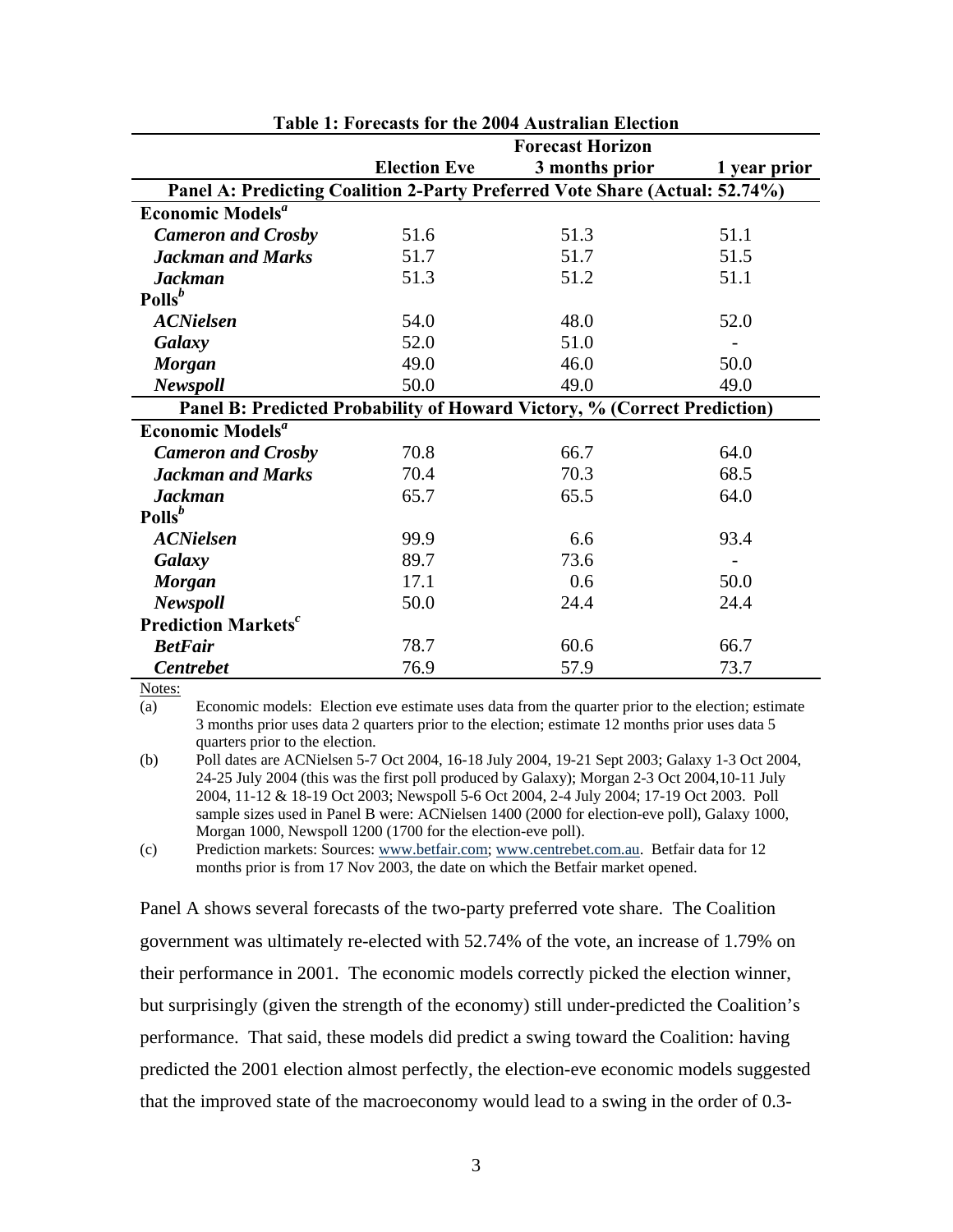0.7% toward the government. Importantly, these models were all pointing to a Coalition victory from at least a year prior to the election – a reflection of the stable and robust macroeconomic conditions during the entire election cycle.

The polls paint a more variable picture. By election-eve ACNielsen and Galaxy were predicting a Coalition victory, Newspoll declared a dead heat, and Morgan predicted a Labor victory. Three months earlier only Galaxy was predicting a Howard victory, and a year prior to the election the polls suggested, on average, a dead heat. The variability of predictions both across polls, and within polls over time, points to the difficulty of using them to form reliable forecasts.

In Panel B we convert each of our measures into an implied prediction of the probability of a Howard victory. Doing so requires us to estimate the probability that each indicator pointing to a Coalition victory is due to chance. For the polls, our numbers are guided by the estimated margin of error suggested by the polling companies. These estimates typically refer to sampling error, and given the binomial nature of the elicited voting intentions (when stated on a two-party preferred basis), the standard error (se) is

calculated simply as *se= n*  $\frac{q(1-q)}{q(1-q)}$ , where *q* is the proportion of respondents who say they will vote for the Coalition, and *n* is the sample size. For example, assuming only classical sampling error, a poll with a sample size of 1 000, in which the parties were evenly matched, would have a standard error of 1.6% (and a corresponding 95% confidence interval of  $\pm 3.2\%$ ), while a poll with a sample size of 2 000 would have a standard error of 1.1% (a 95% confidence interval of  $\pm 2.2$ %).

Thus *z=(q-0.5)/se* yields a normally-distributed test statistic for whether or not a majority of the population intend to vote for the Coalition. The estimates reported in Panel B are the *p*-value for a test of whether the Coalition will receive more votes than the ALP.<sup>[1](#page-5-0)</sup> In

<span id="page-5-0"></span> $1$  In classical statistics, the p-value describes the probability of observing the polling data given the null hypothesis, while the statement that we are interested in making refers to the probability that the null hypothesis is true given the polling data. A Bayesian analysis allows the latter to be computed from the former. Assuming an uninformative prior yields a posterior for the probability of a coalition victory that in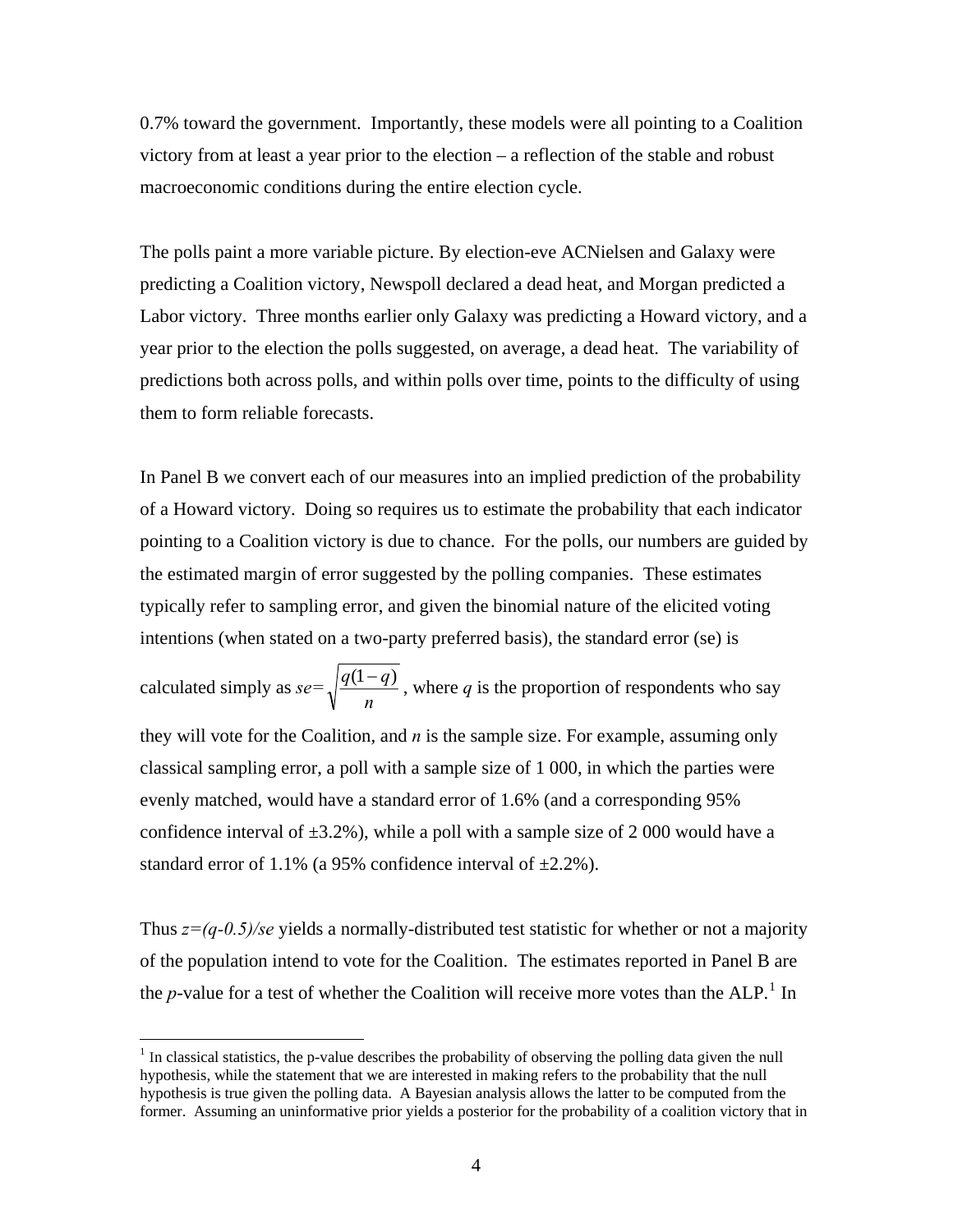simple terms, if we assume only classical sampling error, we can take any two-party preferred poll result and sample size, and use these two figures to calculate the probability that the Coalition's two-party preferred vote exceeds 50%.

We should also note several assumptions inherent in this conversion. Importantly, our estimates account only for sampling error. Other possible forms of error may exist. For example, voters may respond to polls strategically rather than truthfully; polling samples may be skewed towards a particular kind of voter; and it may also be incorrect to assume that respondents who say that they "don't know" which way they plan to vote can be folded into all other respondents. In addition, we do not account for the fact that the parliamentary election system in Australia (like the electoral college system in the US), means that it is possible to win a majority of the two-party vote but lose the election. This has occurred in 5 of the 41 Australian federal elections (1954, 1961, 1969, 1990 and 1998). As such, the probabilities implied by the polls should be interpreted as the probability of winning the two-party preferred vote, rather than the probability of picking the correct Prime Minister. Finally, it is possible that polls may represent voting intentions accurately, but these may yield poor forecasts of actual voting behaviour in the event that voters change their minds between the poll and the election.

A related approach can be applied to convert the voteshare estimates from the economic models into a probability of winning more than 50% of the two-party preferred vote. In this case the standard error of the forecast is calculated from past forecast errors, using the formula  $se(Forecast) = s\sqrt{1 + x_j(X^T X)^{-1} x_j}$ , where s<sup>2</sup> is the mean square error of the prediction.<sup>[2](#page-6-0)</sup> Again, these estimates should be interpreted as the probability of the Coalition winning a majority of the popular vote.

large samples is well approximated by a normal distribution with mean  $p$  and variance  $p(1-p)/n$ , and this provides a more coherent foundation for our probabilistic interpretations of the polls. We thank an anonymous referee for suggesting this point to us.

<span id="page-6-0"></span> $2^2$  The standard error of the forecast is calculated based on a regression assuming homoskedasticity (by contrast, note that the estimates in Table 2 use robust standard errors).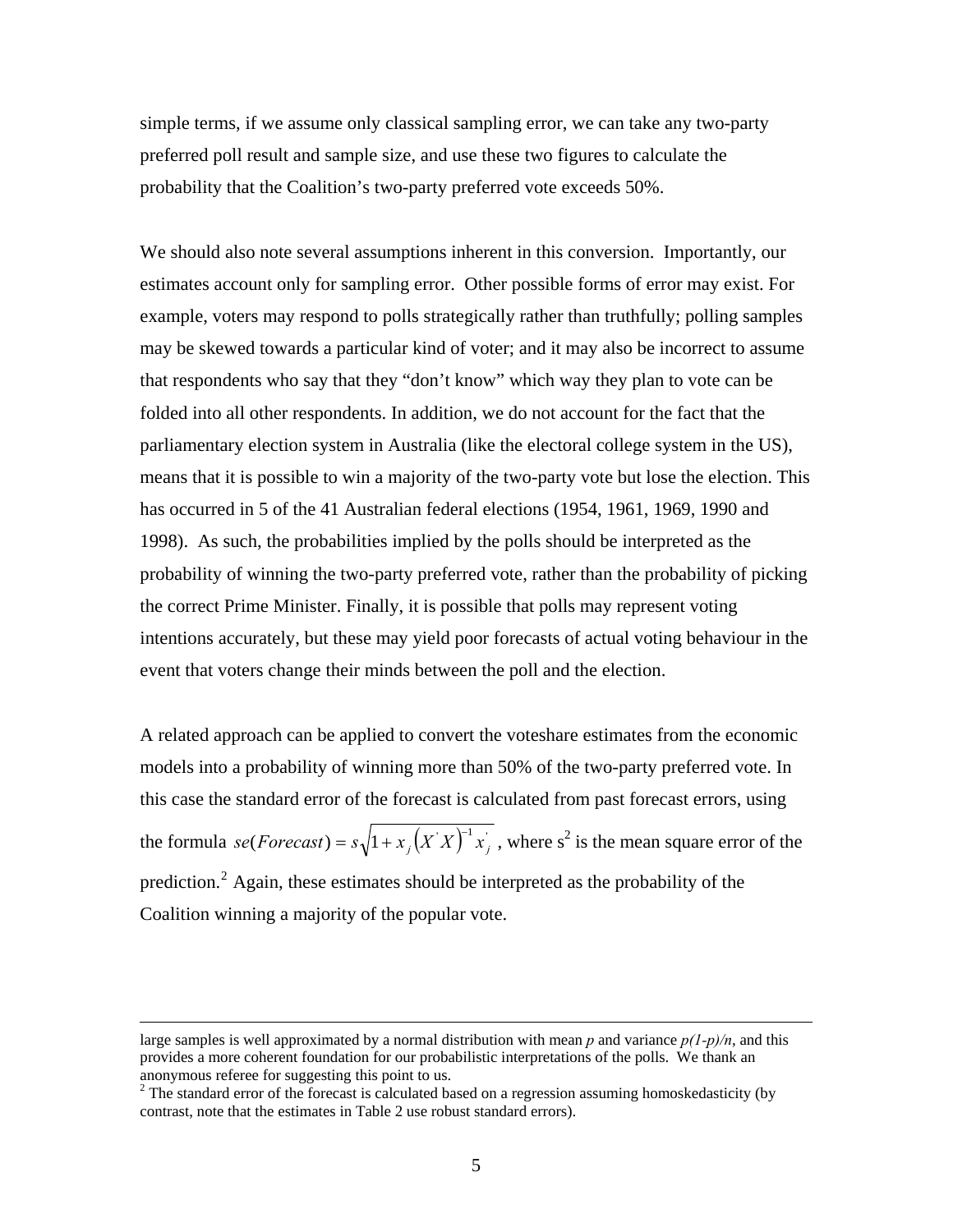Finally, betting markets effectively involve trading a binary option on the re-election of the Howard government. Wolfers and Zitzewitz (2005a) argue that the price of such a security can be directly interpreted as the probability of the event occurring. Unlike the polls and economic models, this price can be interpreted directly as the probability of a Coalition Prime Ministership.

We believe that presenting election forecasts as probabilities is useful because it focuses attention not only on the point estimate of the likely winner, but also on the uncertainty surrounding that forecast. As such, we believe it important that accounts of polls and other forecasts focus on their probabilistic interpretations. Equally, the validity of this exercise depends on the validity of estimates of the errors associated with these forecasts, an issue we return to below.

We now turn to analysing the new data in somewhat more detail. We begin with economic models, then turn to prediction markets and finally opinion polls.

## **III. Economic Models**

The logic of the economic models is simple: voters are more likely to re-elect incumbents who deliver a robust economy. This pattern can be motivated either as voters providing an incentive for politicians to deliver good outcomes, or as voters using available information to discern high-ability incumbents. Fair (1978) assembled evidence showing that the state of the economy was an important factor in US presidential elections. The subsequent Australian literature includes papers by Jackman and Marks (1994), Jackman (1995) and Cameron and Crosby (2000).

The first column in Table 2 shows the economic models – using updated economic data, but with the sample restricted to those elections in the models as originally published.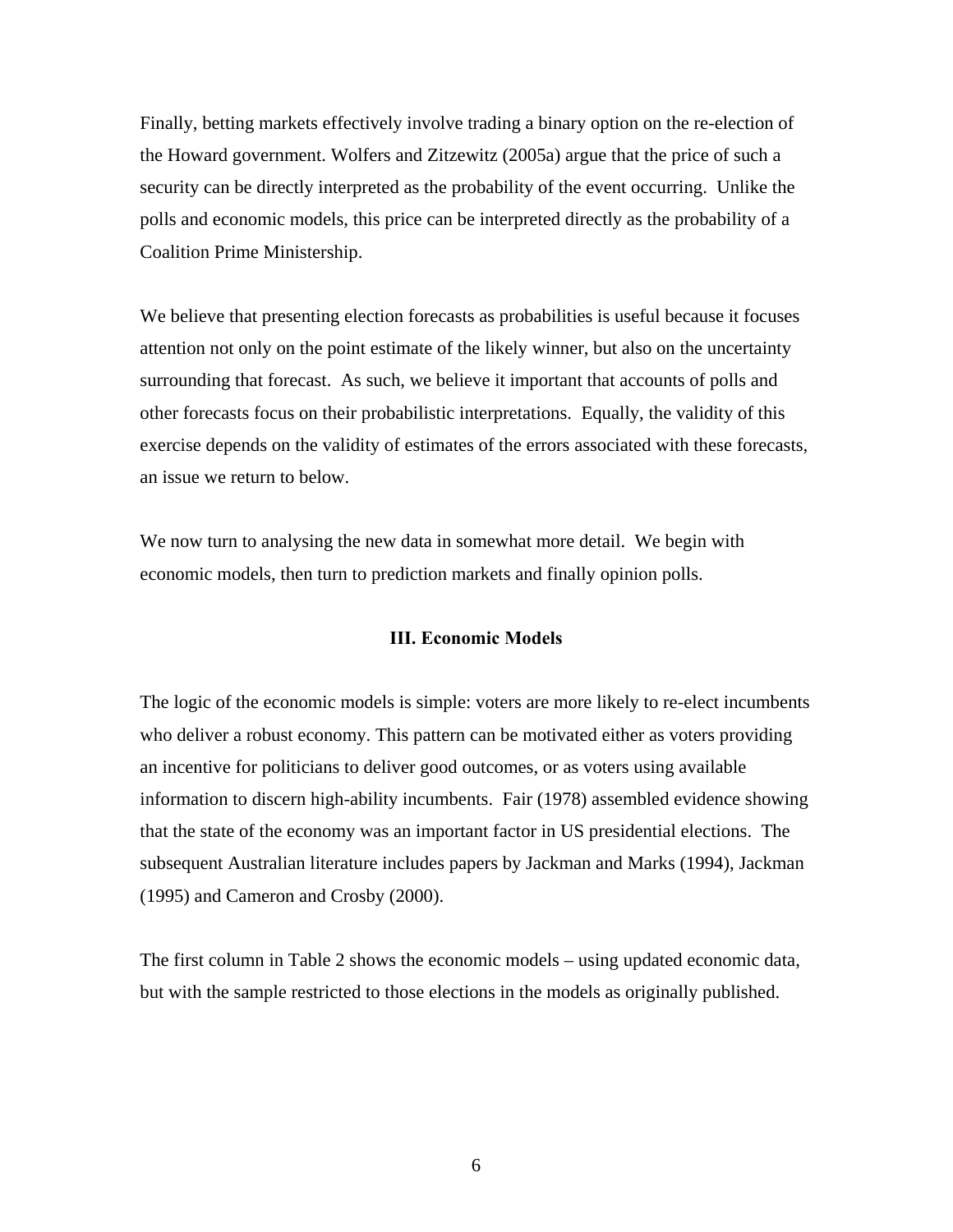| <b>Dependent Variable: Incumbent Party's Vote Share</b> |                    |                                  |                         |                     |  |  |
|---------------------------------------------------------|--------------------|----------------------------------|-------------------------|---------------------|--|--|
|                                                         | (1)                | (2)                              | (3)                     | (4) Estimate on US  |  |  |
|                                                         | <b>Replication</b> | <b>Extend Sample</b>             | <b>Extend Sample to</b> | elections 1892-2004 |  |  |
|                                                         |                    | to before 2004                   | include 2004            |                     |  |  |
|                                                         |                    | election                         | election                |                     |  |  |
|                                                         |                    | <b>Jackman and Marks (1994)</b>  |                         |                     |  |  |
| Unemployment                                            |                    |                                  |                         |                     |  |  |
| $(\Delta$ over election cycle)                          | $-0.726**$         | $-0.359$                         | $-0.383$                | $-0.589**$          |  |  |
|                                                         | [0.298]            | [0.364]                          | [0.343]                 | [0.248]             |  |  |
| <b>Inflation</b>                                        | $-0.199*$          | $-0.147$                         | $-0.151$                | $-0.634**$          |  |  |
|                                                         | [0.105]            | [0.112]                          | [0.108]                 | [0.285]             |  |  |
| Constant                                                | 52.523***          | 51.540***                        | 51.612***               | 54.494***           |  |  |
|                                                         | [0.982]            | [0.954]                          | [0.883]                 | [1.326]             |  |  |
| ${\bf N}$                                               | 18                 | 21                               | 22                      | 28                  |  |  |
| $\mathbb{R}^2$                                          | 0.32               | 0.12                             | 0.14                    | 0.33                |  |  |
|                                                         |                    | <b>Jackman</b> (1995)            |                         |                     |  |  |
| Unemployment                                            |                    |                                  |                         |                     |  |  |
| $(\Delta over \, electronic)$                           | $-0.536**$         | $-0.25$                          | $-0.292$                | $-0.579**$          |  |  |
|                                                         | [0.237]            | [0.346]                          | [0.328]                 | [0.228]             |  |  |
| <b>Inflation</b>                                        | $-0.304**$         | $-0.208$                         | $-0.211*$               | $-0.670**$          |  |  |
|                                                         | [0.118]            | [0.122]                          | [0.120]                 | [0.255]             |  |  |
| Honeymoon                                               | 2.804              | 1.905                            | 1.806                   | 4.930**             |  |  |
|                                                         | [1.764]            | [1.779]                          | [1.759]                 | [1.854]             |  |  |
| Constant                                                | 52.468***          | 51.416***                        | 51.529***               | 52.483***           |  |  |
|                                                         | [1.067]            | [1.026]                          | [0.946]                 | [1.396]             |  |  |
| ${\bf N}$                                               | 18                 | 21                               | 22                      | 28                  |  |  |
| $\mathbb{R}^2$                                          | 0.43               | 0.18                             | 0.19                    | 0.48                |  |  |
|                                                         |                    | <b>Cameron and Crosby (2000)</b> |                         |                     |  |  |
| Unemployment                                            |                    |                                  |                         |                     |  |  |
| (Level)                                                 | $-0.289*$          | $-0.306*$                        | $-0.307*$               | $-0.124$            |  |  |
|                                                         | [0.165]            | [0.160]                          | [0.159]                 | [0.280]             |  |  |
| <b>Inflation</b>                                        | $-0.428***$        | $-0.374***$                      | $-0.376***$             | $-0.513*$           |  |  |
|                                                         | [0.102]            | [0.115]                          | [0.114]                 | [0.286]             |  |  |
| <b>Real GDP</b> growth                                  | $-0.176$           | $-0.207$                         | $-0.209$                | $0.441*$            |  |  |
|                                                         | [0.164]            | [0.161]                          | [0.161]                 | [0.254]             |  |  |
| Real wage growth                                        | $-0.277$           | $-0.275*$                        | $-0.276*$               | $0.714*$            |  |  |
|                                                         | [0.164]            | [0.158]                          | [0.156]                 | [0.410]             |  |  |
| Honeymoon                                               | $5.227***$         | 4.313**                          | 4.281**                 | 3.093               |  |  |
|                                                         | [1.642]            | [1.749]                          | [1.737]                 | [1.885]             |  |  |
| Constant                                                | 54.962***          | 54.980***                        | 55.041***               | 51.394***           |  |  |
|                                                         | [1.240]            | [1.237]                          | [1.215]                 | [3.428]             |  |  |
| N                                                       | 37                 | 39                               | 40                      | 29                  |  |  |
| $\mathbb{R}^2$<br><b>AT</b>                             | 0.8                | 0.77                             | 0.77                    | 0.49                |  |  |

# **Table 2: Economic Models**

Notes:

(a) \*\*\*, \*\*, and \* denote statistical significance at the 1%, 5% and 10% levels, respectively [robust standard errors in brackets].

(b) Models used are the authors' preferred specifications: Jackman and Marks (1994) model 4; Jackman (1995) model 4 (both of which use elections from 1951 onwards); and Cameron and Crosby (2000) model 1.2 (using elections from 1903 onwards).

(c) Cameron and Crosby's specification also includes indicator variables for 1906, 1931, 1975, plus separate dummies for the two world wars. Replicated specification does not precisely match that presented in Wolfers and Leigh (2002), due to the release by the Australian Bureau of Statistics of revised GDP figures.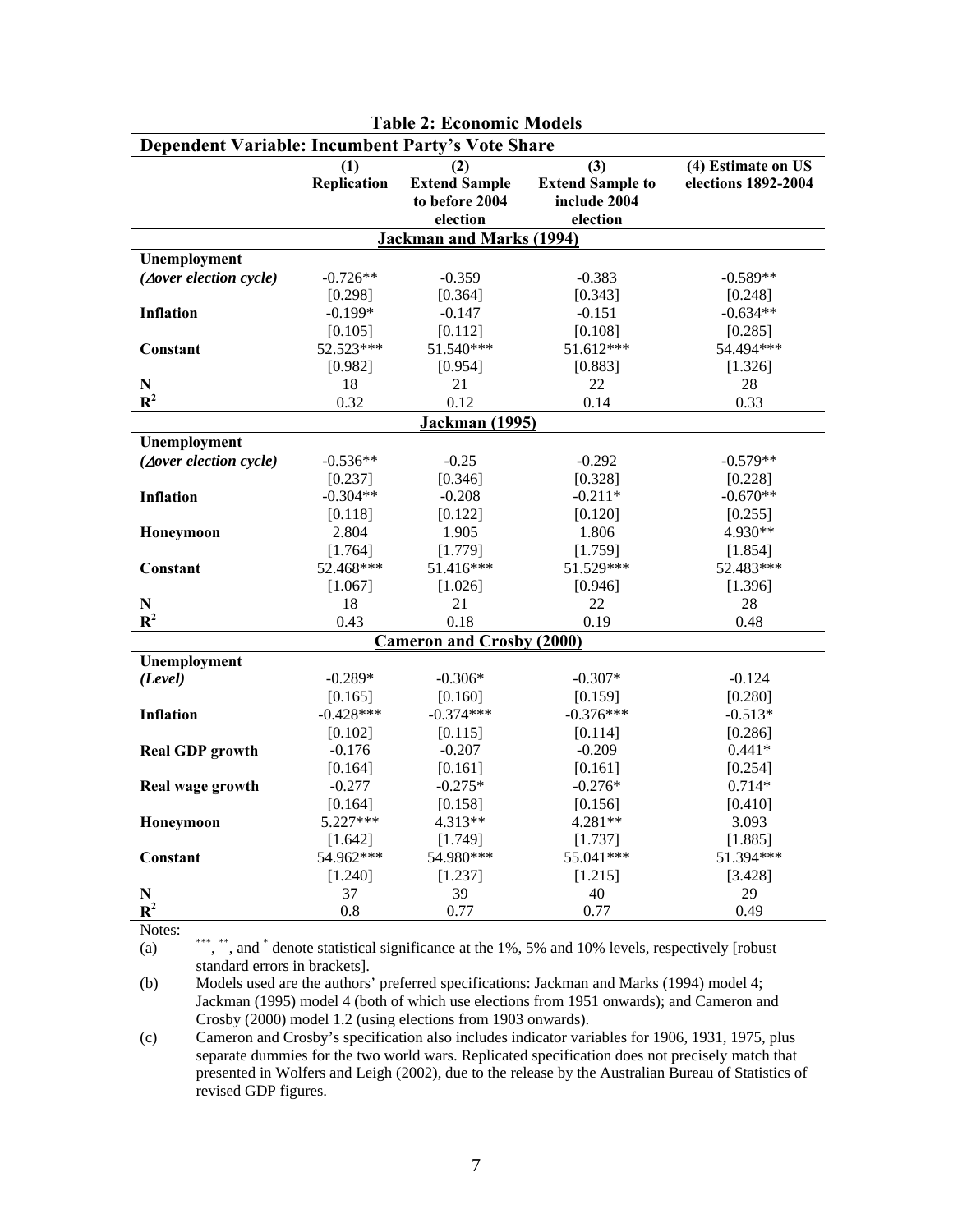(d) When estimating the Cameron and Crosby specification on US presidential elections, all variables are based on annual data in the election year, or the change from the year before the election to the election year. As Cameron and Crosby do for Australia, we include separate dummies for World War I (1916 election) and World War II (1940 and 1944 elections). Since unemployment figures are first available in 1890, the 1892 election is included in the Cameron and Crosby model only.

We updated these economic models to include all data available prior to the 2004 election so as to allow a true "real-time" forecast; these estimates are reported in the second column. Adding the 1996, 1998 and 2001 elections to the sample substantially undermined the explanatory power of the Jackman and Marks (1994) and Jackman (1995) specifications. Updating Cameron and Crosby yielded smaller changes in their estimates, reflecting their longer sample.

In general, Cameron and Crosby's model fits the Australian data well, but at the cost of parsimony: they include four economic measures, a honeymoon dummy, and five dummy variables for particular elections or wars. Of the four economic coefficients, unemployment and inflation are significant and in the expected direction, while real wage growth has a marginally significant but negative effect. Taken together, these estimates suggest that incumbents are more likely to be re-elected if inflation is low, and the real economy (measured in terms of unemployment) is near capacity.

We used these updated models to generate the predictions shown in Table 1. These different models yielded substantially similar predictions, suggesting on election-eve a Coalition vote share of 51.3%–51.7%. These strong predictions reflected the robust state of the economy during the 2004 election cycle. Even so, they all *under-predicted* the performance of the Coalition, suggesting that perhaps these models still under-state the importance of robust economic conditions. As such, we further updated these models in light of the 2004 election result (column three), and the economic variables become marginally more important.<sup>[3](#page-9-0)</sup>

If anything, the real puzzle in these data is how *unresponsive* Australian voters appear to be to economic conditions, relative to their American counterparts. To make a more

<span id="page-9-0"></span> $3$  This is consistent with the findings of Davidson, Farrell, Felvus and Fry (2004), who conclude that economic conditions are the main factor explaining the outcome of the 2004 election.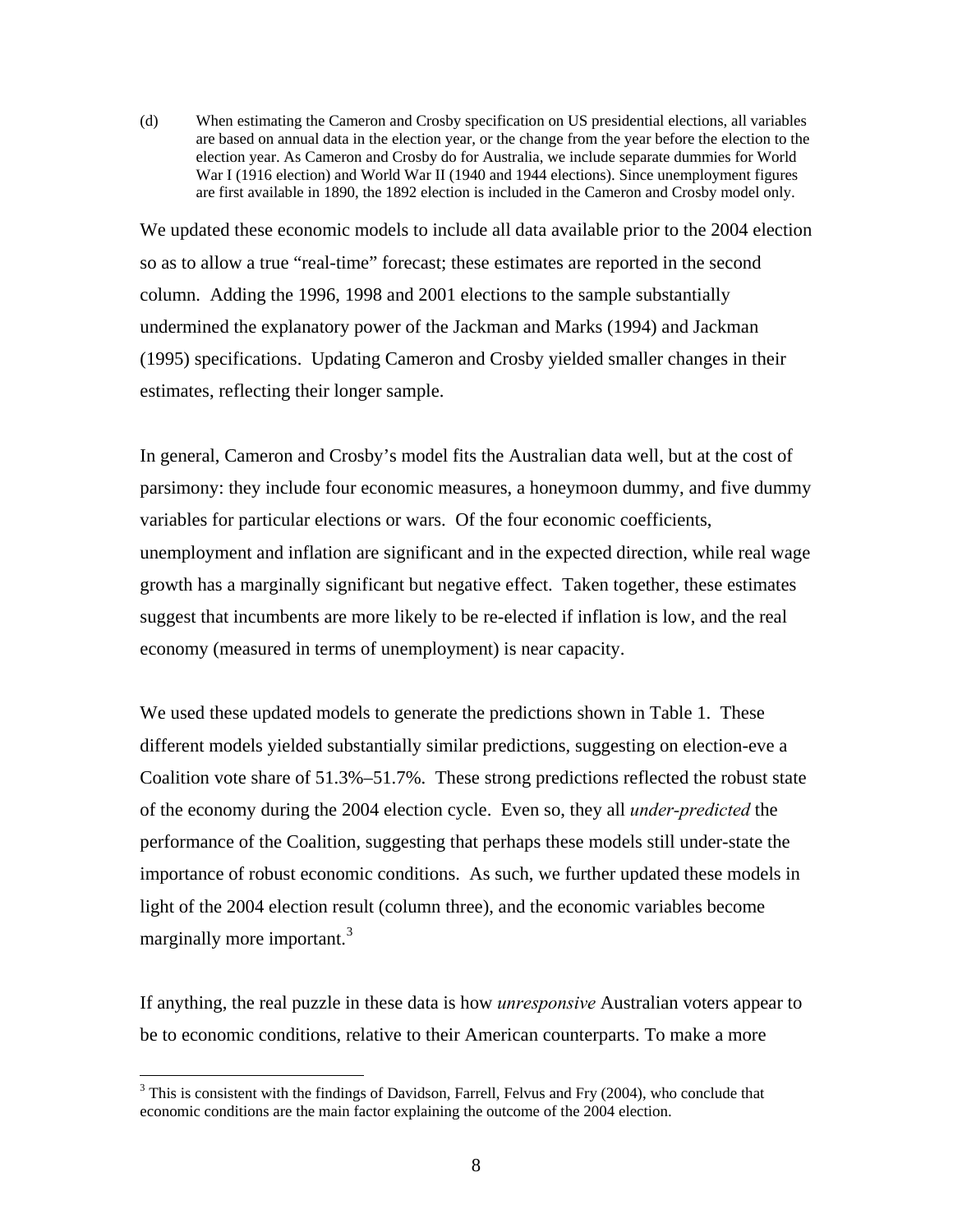precise comparison, we estimated each of these econometric models on US Presidential elections since 1892. These results are shown in column four. Comparing these results with earlier columns suggests that US voters are more responsive to economic conditions than Australian voters. This is a particularly surprising result considering that these specific models were (presumably) estimated to maximize their fit to the Australian data.

## **IV. Prediction Markets**

The 2004 election cycle saw robust interest in election betting, and we have obtained data from four large Australian bookmakers: Centrebet, International All Sports, SportingBet and SportsAcumen. We also have data from a British sports betting exchange, Betfair, which operates in a manner akin to a futures exchange, in that participants buy or sell a contract paying \$100 if a candidate wins.

Compared with other betting and prediction markets, total volume was substantial: Betfair saw turnover of \$705 5[4](#page-10-0)4  $(\text{\textsterling}307 601)$ ,<sup>4</sup> while Centrebet held \$1.9 million in bets (up from \$1.5 million in 2001). The other three Australian bookmakers would not disclose their totals. By way of comparison, the Iowa Electronic Market (which caps bets at \$[5](#page-10-1)00) saw total turnover of \$438 039 (\$US327 384)<sup>5</sup> in its winner-take-all market for the 2004 US Presidential election. Incidentally, increased competition in the election betting market in 2004 did not appear to have an effect on profit margins. Centrebet's overround (or vigorish) was 8% in both the 2001 and 2004 elections.

We convert the betting odds to implied winning probabilities, and show them in Figure 1.<sup>[6](#page-10-2)</sup> Clearly the Coalition was the favourite from July 2003 (when the first election betting market opened) until polling day.

<sup>&</sup>lt;sup>4</sup><br><sup>4</sup> Based on the currency exchange rate on the day of the Australian election.

<span id="page-10-1"></span><span id="page-10-0"></span>Based on the currency exchange rate on the day of the US election.

 $6$  Where the return from a winning \$1 bet is denoted as the payout:

<span id="page-10-2"></span>*p(Coalition)=CoalitionPayout-1*/(*CoalitionPayout-1*+ *LaborPayout-1*).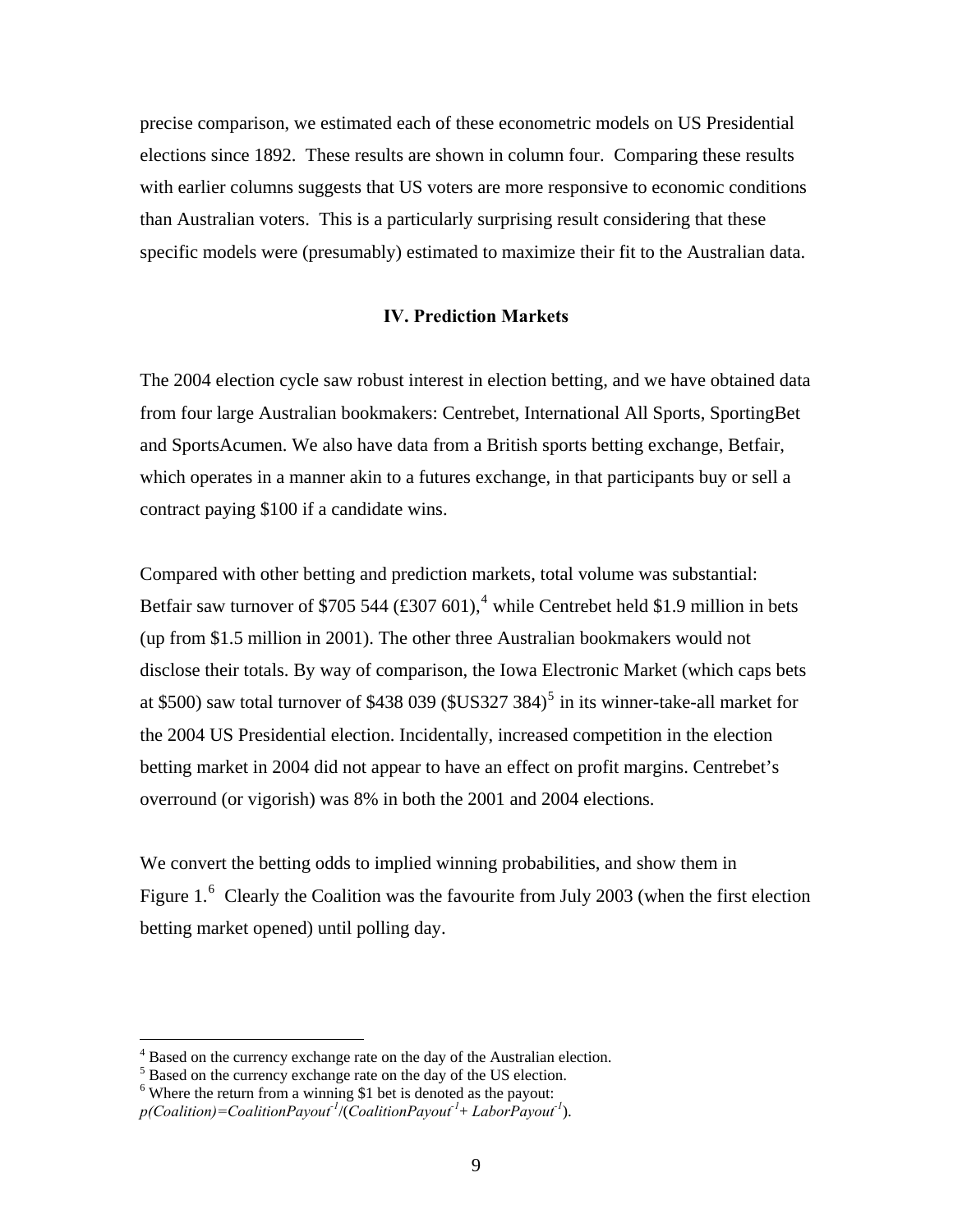

Did the betting markets predict that Howard would increase his majority? One way of answering this question is to compare the election-eve odds in this election to those just prior to the last poll. On election-eve in 2001, the markets assessed the Coalition as having a 60% chance of winning, while on election-eve in 2004, the market believed the Coalition had a 77% chance of winning. Clearly the markets thought it *more likely* that the Coalition would be re-elected in 2004 than it did in 2001. While we believe that this probably reflects a view that the Coalition would increase their majority, alternative interpretations are that markets were more certain about their ability to assess voting trends, or that the market under-predicted the 2001 result.

We can also make similar comparisons on a seat-by-seat basis. Twenty-two electorates were the focus of Centrebet's attention in both the 2001 and 2004 elections, and as at election-eve on both elections, the Coalition was favourite in 15 of these seats.<sup>[7](#page-11-0)</sup> However, the average probability of a Coalition win in these seats was 55% in 2001 and

<span id="page-11-0"></span><sup>&</sup>lt;sup>7</sup> These seats were: Adelaide, Ballarat, Banks, Bass, Canning, Chisholm, Deakin, Dunkley, Eden-Monaro, Herbert, Hindmarsh, Hinkler, Kingston, La Trobe, McEwen, McMillan, Moreton, Page, Parramatta, Paterson, Richmond and Stirling.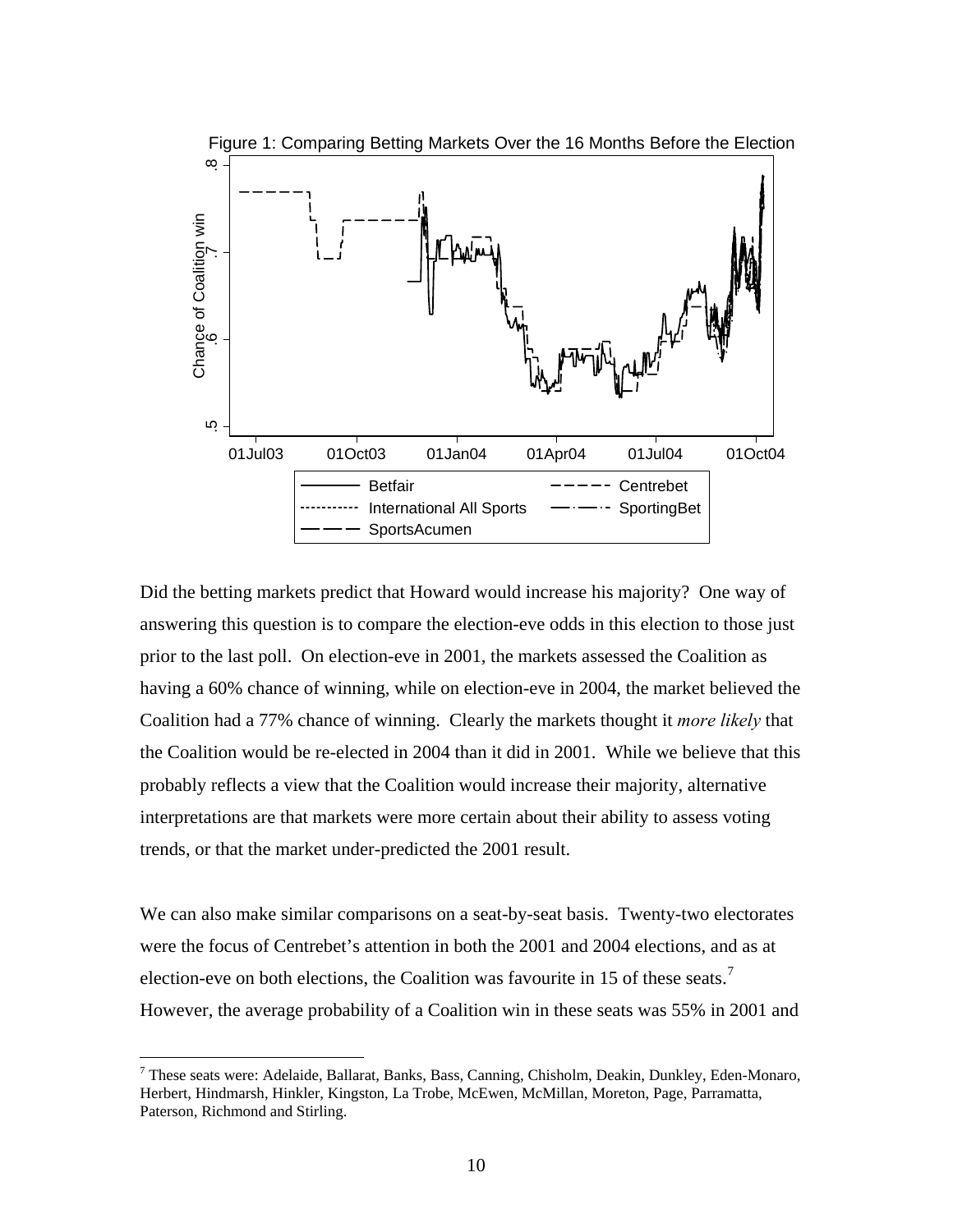60% in 2004. This suggests that the market expected Howard to be returned with an increased majority.

Figure 2 shows just the election campaign (the last six weeks of the 15-month period depicted in Figure 1). This figure provides an intriguing narrative of the key events during this election campaign.





Four facts are immediately obvious from Figure 2. First, once one takes account of the overround (the betting market equivalent of a bid-ask spread), there were very few arbitrage opportunities during this election cycle.<sup>[8](#page-12-0)</sup> Second, these markets respond very quickly to campaign news, and different bookmakers respond in similar ways. Third, the betting markets yield predictions that exhibit a plausible degree of volatility; the probability of a Coalition victory fluctuated from around 60% to around 80%. And fourth, they appear to respond to identifiably important political news. Consistent with campaign commentary, the betting markets suggest the importance of arguably exogenous factors to re-election of the Coalition government, with the Jakarta bombing in the 2004 election cycle providing a boost the Coalition just as September 11 did in the

<span id="page-12-0"></span> $8$  The only arbitrage opportunity we observed was between Centrebet and SportingBet on 5 October 2004, yielding an expected profit margin of 2%.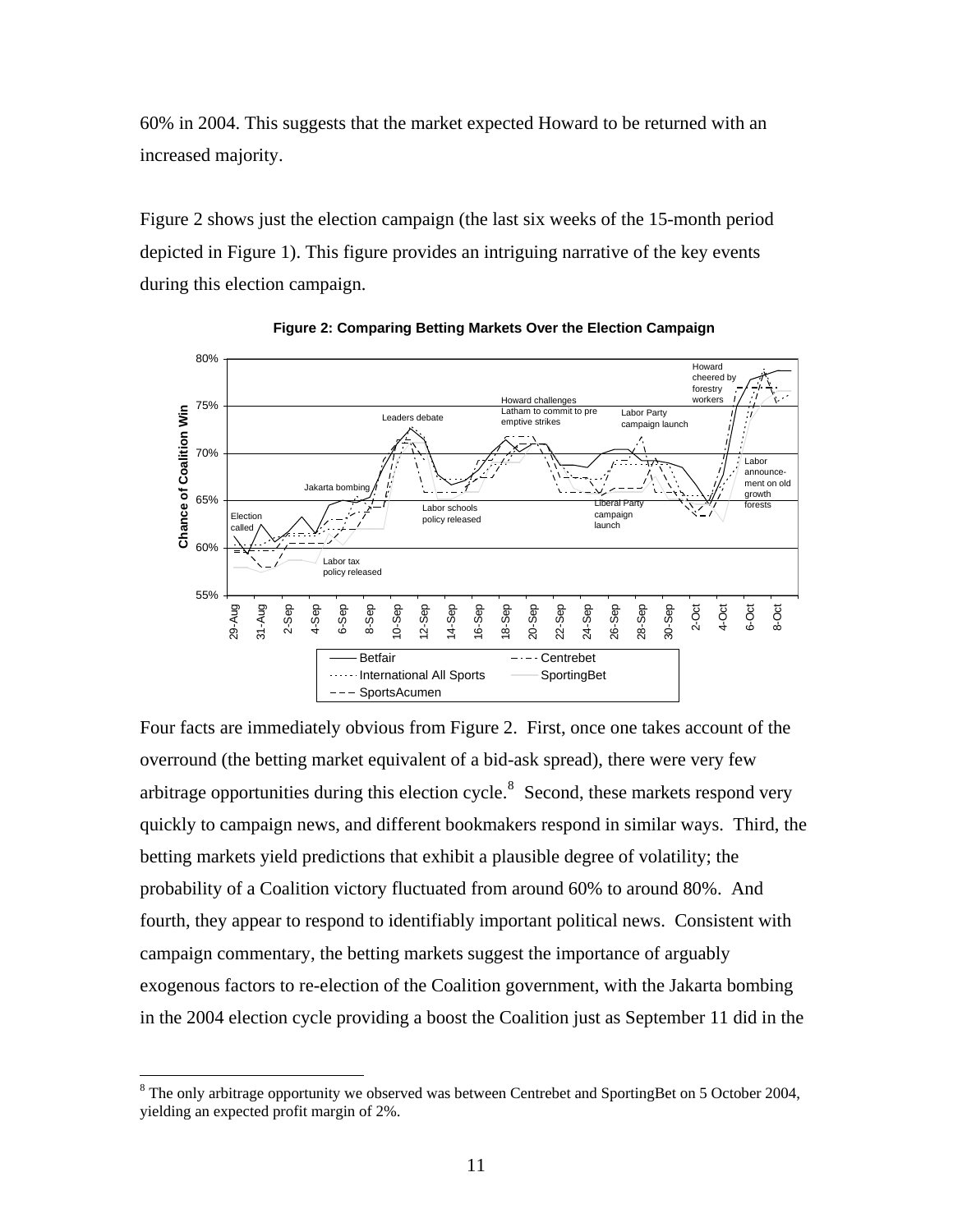2001 election cycle. These data also suggest that the Labor's Tasmanian forestry announcement provided the Coalition with a substantial boost.

These four facts provide suggestive evidence in favour of the view that these prediction market prices are efficient. Table 3 provides further evidence on this score, presenting several formal statistical tests of market efficiency. We focus on the two prediction markets for which we have the most data: Betfair and Centrebet. Our Betfair data is trade-by-trade, and we convert this into daily prices, taking the last trade prior to 4pm Australian eastern standard time on a given day (on days where no trade occurred, we treat the market as closed). Centrebet prices are based on the bookmaker's price at the end of that day.

| ne et suashear rests of Frieng Emiciene<br><b>Betfair</b><br>Centrebet                                                              |                                                                                                          |                   |  |  |  |  |
|-------------------------------------------------------------------------------------------------------------------------------------|----------------------------------------------------------------------------------------------------------|-------------------|--|--|--|--|
|                                                                                                                                     | Panel A: Dickey-Fuller Test: $\Delta p$ (Coalition) <sub>t</sub> = $\beta$ *p(Coalition <sub>t-1</sub> ) |                   |  |  |  |  |
| $p(Coalitiont-1)$                                                                                                                   | $-0.028$                                                                                                 | $-0.0073$         |  |  |  |  |
| Test statistic (t-stat)                                                                                                             | $(-1.482)$                                                                                               | $(-1.328)$        |  |  |  |  |
| [10% critical value]                                                                                                                | $[-2.571]$                                                                                               | $[-2.570]$        |  |  |  |  |
| <b>Reject Random Walk?</b>                                                                                                          | N <sub>o</sub>                                                                                           | N <sub>0</sub>    |  |  |  |  |
| [p-value]                                                                                                                           | 0.140                                                                                                    | 0.185             |  |  |  |  |
|                                                                                                                                     |                                                                                                          |                   |  |  |  |  |
| <b>Panel B: KPSS Tests</b>                                                                                                          |                                                                                                          |                   |  |  |  |  |
| <b>Number of Daily lags</b>                                                                                                         | 14                                                                                                       | 9                 |  |  |  |  |
| <b>Test statistic</b>                                                                                                               | $0.369***$                                                                                               | 0.0988            |  |  |  |  |
| (1% critical value)                                                                                                                 | (0.216)                                                                                                  | (0.216)           |  |  |  |  |
| <b>Reject Trend</b>                                                                                                                 | Yes                                                                                                      | N <sub>o</sub>    |  |  |  |  |
| <b>Stationarity?</b>                                                                                                                |                                                                                                          |                   |  |  |  |  |
| <b>Panel C: Weak-Form Efficiency</b>                                                                                                |                                                                                                          |                   |  |  |  |  |
| $\Delta p(Coalition)_t = \beta_1 \Delta p(Coalition_{t-1}) + \beta_2 \Delta p(Coalition_{t-2}) + \beta_3 \Delta p(Coalition_{t-3})$ |                                                                                                          |                   |  |  |  |  |
| $\Delta p$ (Coalition <sub>t-1</sub> )                                                                                              | 0.096(0.096)                                                                                             | 0.13(0.091)       |  |  |  |  |
| $\Delta p$ (Coalition <sub>t-2</sub> )                                                                                              | 0.060(0.096)                                                                                             | 0.086(0.058)      |  |  |  |  |
| $\Delta p$ (Coalition <sub>t-3</sub> )                                                                                              | $-0.041(0.080)$                                                                                          | $-0.14(0.10)$     |  |  |  |  |
| <b>F-test of joint significance</b>                                                                                                 | $0.49$ (p=0.68)                                                                                          | $1.66$ (p=0.17)   |  |  |  |  |
| <b>Panel D: Is Polling Information Efficiently Priced?</b>                                                                          |                                                                                                          |                   |  |  |  |  |
| $\Delta p(Coalition)_t = \beta_1^* \Delta P olls_{t-1} + \beta_2^* \Delta P olls_{t-2} + \beta_3^* \Delta P olls_{t-3}$             |                                                                                                          |                   |  |  |  |  |
| $\Delta$ Polls <sub>t-1</sub>                                                                                                       | 0.088(0.074)                                                                                             | 0.033(0.039)      |  |  |  |  |
| $\Delta$ Polls <sub>t-2</sub>                                                                                                       | 0.056(0.058)                                                                                             | $0.065(0.030)$ ** |  |  |  |  |
| $\Delta$ Polls <sub>t-3</sub>                                                                                                       | 0.035(0.075)                                                                                             | 0.039(0.026)      |  |  |  |  |
| <b>F-test of joint significance</b>                                                                                                 | $0.97$ (p=0.40)                                                                                          | $3.14$ (p=0.02)   |  |  |  |  |

|  |  |  |  |  | <b>Table 3: Statistical Tests of Pricing Efficiency</b> |
|--|--|--|--|--|---------------------------------------------------------|
|--|--|--|--|--|---------------------------------------------------------|

Note: \*\*\*, \*\*, and \* denote statistical significance at the 1%, 5% and 10% levels, respectively. (robust standard errors in brackets). In KPSS tests, number of daily lags is chosen by Schwert criterion.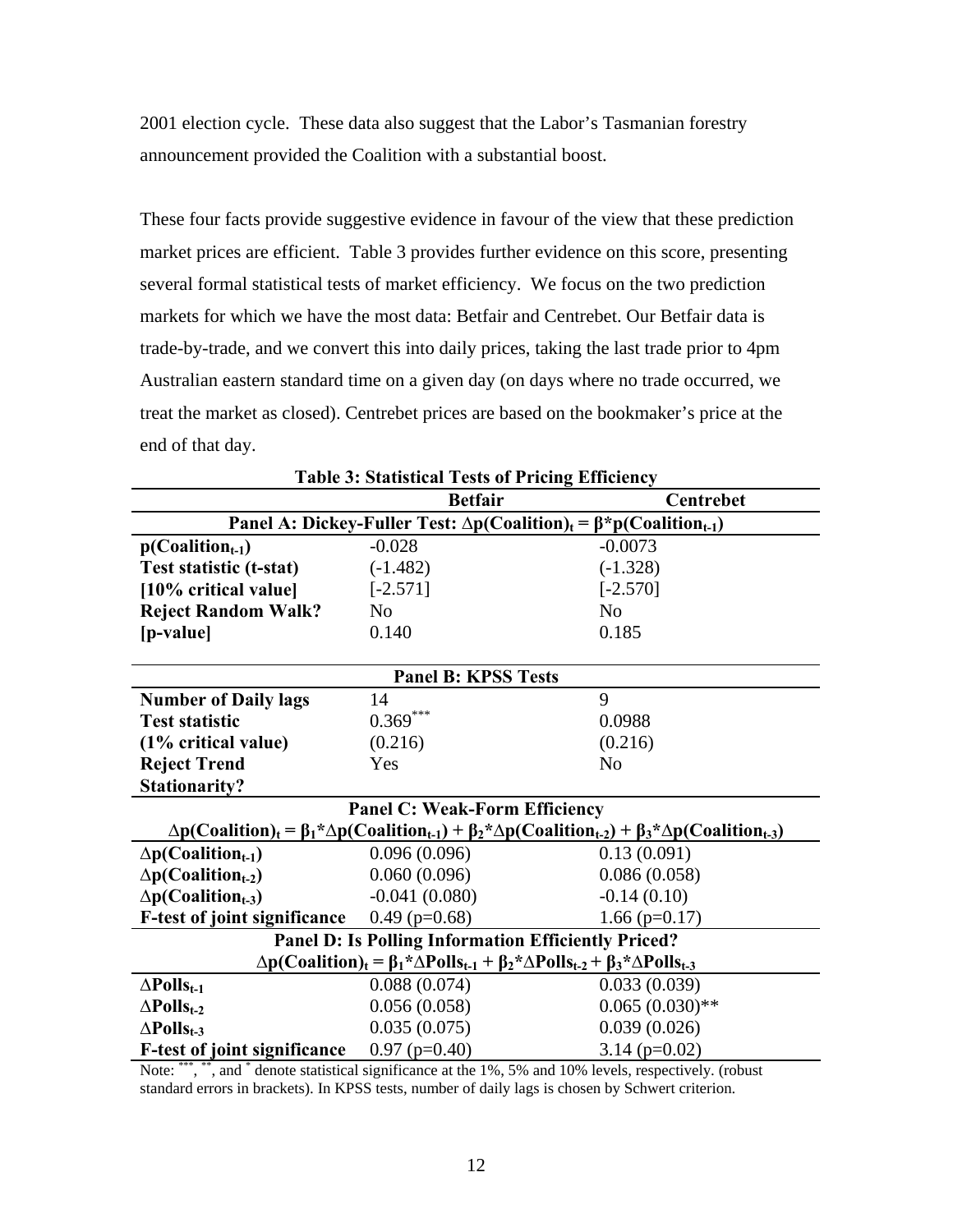In Panels A and B, we test whether the price of a contract paying \$100 if the Coalition wins the election evolves in a manner consistent with the famous random walk hypothesis. Panel A shows that we cannot reject the null hypothesis of a unit root (even at a 10% level of significance), while Panel B tests the alternative null that the price series is stationary. For Betfair data we can reject this null (at the 1% level); however for Centrebet data we are unable to reject it even at the 10% level. In Panel C we test weakform market efficiency: can one predict today's price change based on the price history? We find little evidence of predictable price changes. Panel D presents a specific test of semi-strong form efficiency: Can we predict today's price changes on the basis of publicly available polling data? We implement this test by taking the weighted average of the last seven days of published polls. In the case of Betfair data, the small and statistically insignificant coefficients suggest that the market prices this publicly available information efficiently. For Centrebet, the coefficients are jointly significant – indicating some lag in the incorporation of polling data – but sufficiently small that they are unlikely to yield profit-making opportunities from normal movements in opinion polls.

What about the betting odds in the marginal seats? In the 2001 election favourites won in 43 of the 47 seats where Centrebet had allowed punters to place a bet (Wolfers and Leigh, 2002). This time, Centrebet offered betting in 33 marginal seats.  $9^9$  $9^9$  Based on the odds reported on the morning of polling day, the favourite won in 24 seats, and lost in eight seats, while in one seat (Hindmarsh) there was no favourite, with Centrebet offering the same odds on the two major parties when the polling booths opened. Figure 3 shows the explanatory power of these prices when the betting market opened, and when it closed.

<span id="page-14-0"></span> $9^9$  Centrebet's total marginal seat betting was approximately \$600,000 in 2001 and \$350,000 in 2004.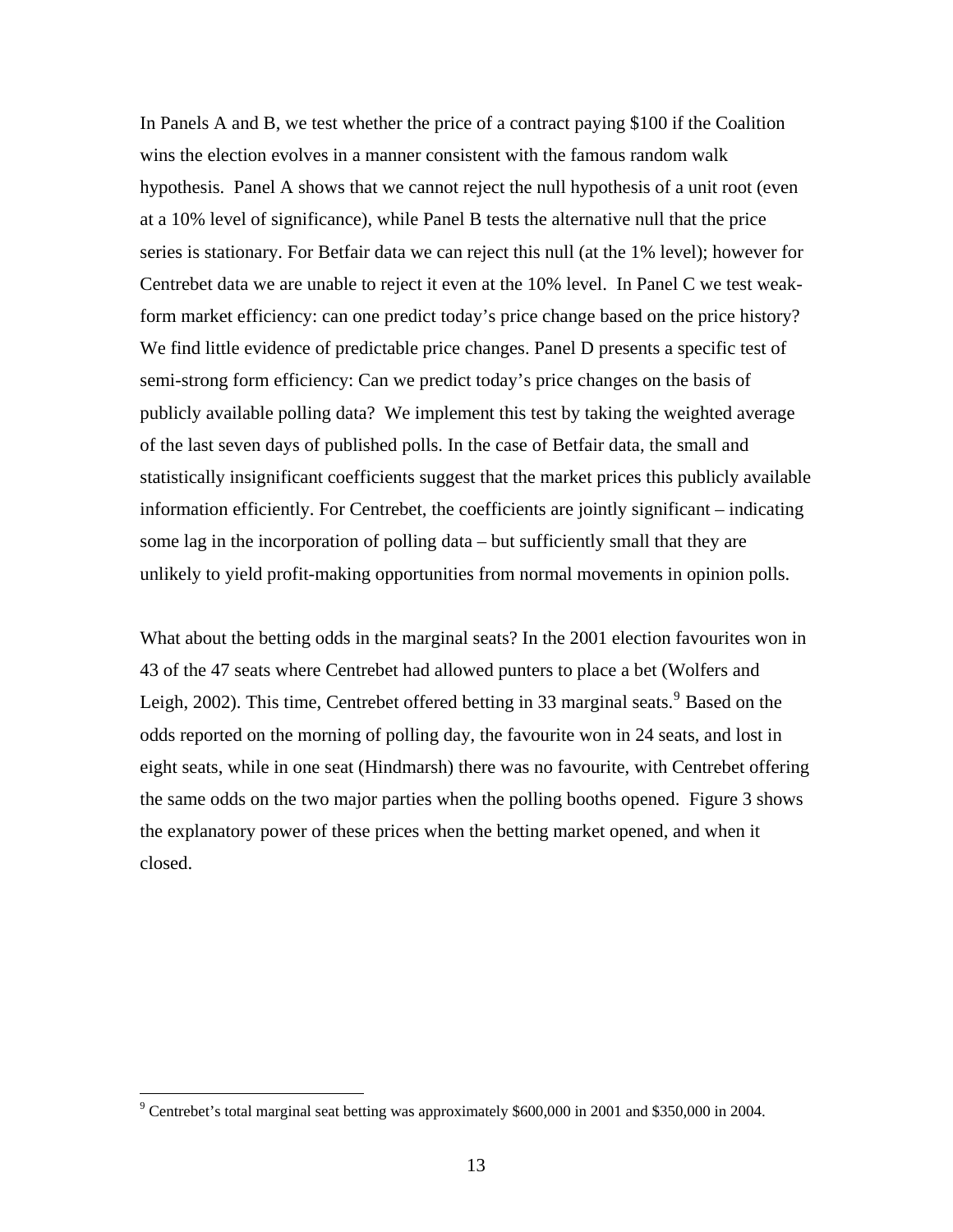

# Figure 3: Seat-by-Seat Betting

These charts show clearly the forecasting power of the betting markets: on election-eve, most seats were clustered in the bottom left and top right quadrants. The market's prediction of the likely winner also predicts actual vote totals reasonably well. Of those cases where the market-favoured candidate lost, the margin was generally less than a couple of percentage points. Russell Broadbent's victory in the seat of McMillan stands alone as the only case where the underdog won by a substantial margin. The predictive performance of the markets three weeks prior to the election was substantially poorer. The improvement in fit over the ensuing three weeks reflects the markets aggregating possibly new information about voter preferences and the quality of campaigns.

These cross-sectional results provide us with an interesting point of comparison with the polls. Specifically, we ask: what sorts of sample sizes would we need to obtain to yield a set of predictions this accurate?<sup>[10](#page-15-0)</sup> We begin by converting the election-eve betting odds back into implied two-party vote shares, essentially reversing the process used to generate Panel B of Table 1. That is:

<span id="page-15-0"></span><sup>&</sup>lt;sup>10</sup> We thank Simon Jackman for suggesting this analysis to us. For a related exercise using data from the Iowa Electronic Markets, see Berg, Nelson and Rietz (2003).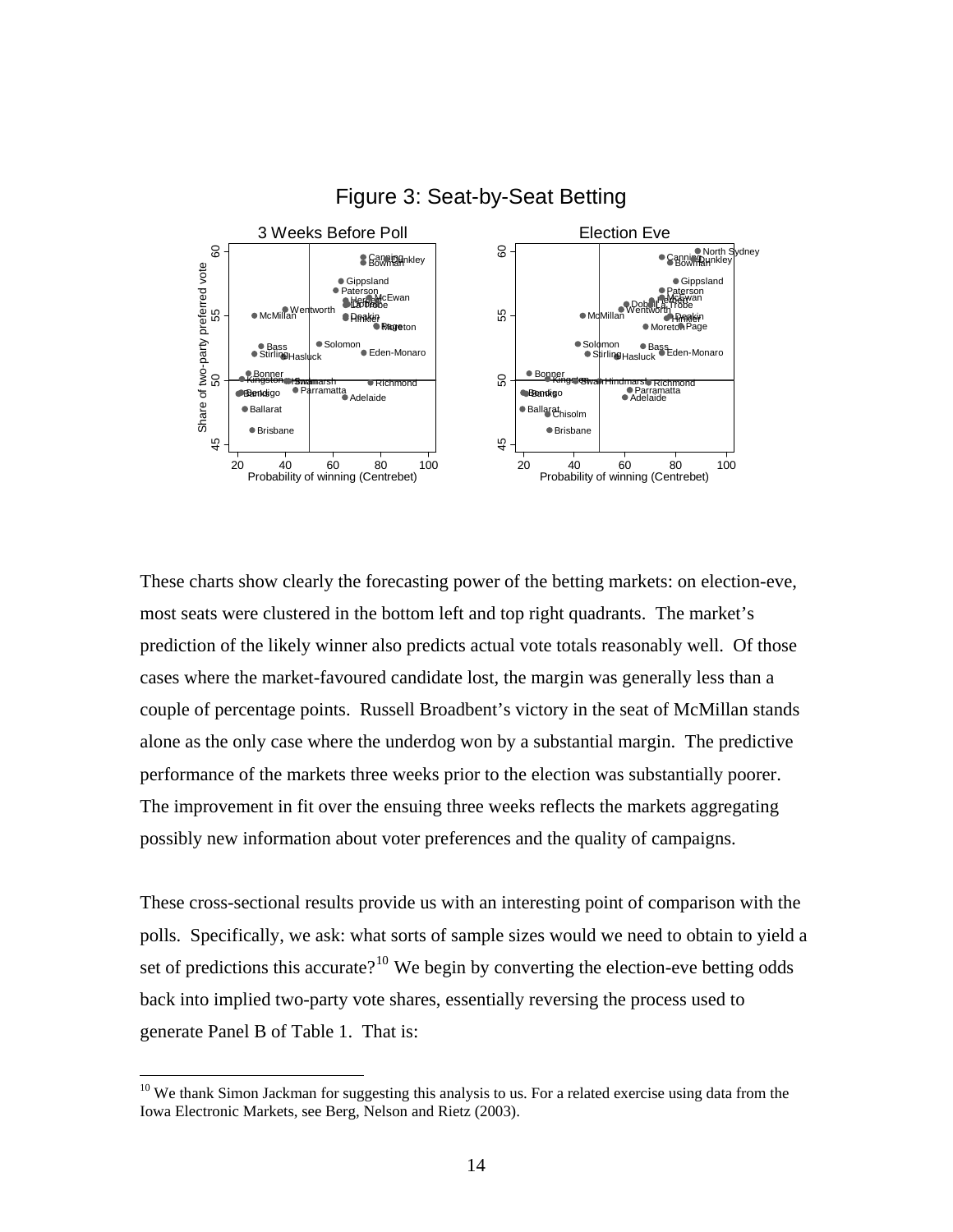$$
p(Coalition_i) = \Phi\left(\frac{q_i - 0.5}{\sqrt{\frac{q_i(1 - q_i)}{n}}}\right)
$$
, where  $p(Coalition_i)$  represents the probability of a

Coalition win in electorate *i* (as inferred from the Centrebet odds on election-eve), *qi* represents the proportion who voted for the Coalition in that electorate, *Ф* represents the cumulative normal distribution, and *n* is the implied sample size. Thus for any given sample size, *n*, we can convert betting odds back into predictions of the two-party vote share. Our estimates simply seek the value of *n* that maximizes the fit of this implied vote share forecast with the actual vote share. That is, we re-arrange the above equation so that we can use OLS to estimate:  $q_i - 0.5 = \beta \Phi^{-1}(p(Coalition_i))$ , where  $\beta$  is the implied standard error of the betting market in forecasting the two-party vote share. Our estimates yielded  $\beta$ =0.062, with a 95% confidence interval between 0.045 and 0.079. This estimate of the standard error allows us to infer the "equivalent sample size" of the

betting market, by the transformation  $n = \frac{q_i}{r^2}$  $(1-q_i)$ β  $n = \frac{q_i(1-q_i)}{q_i^2}$ . If one could conduct a poll that

yielded *only sampling error*, one could obtain a similar degree of accuracy to the Centrebet odds by polling only  $60-100$  voters.<sup>[11](#page-16-0)</sup> At first blush, this suggests that prediction markets in marginal seats provide very little useful information aggregation. However as we will argue below, even polls with much larger samples rarely yield forecasts even this precise, as other sources of uncertainty increase the ratio of noise-tosignal in poll-based forecasts. We now turn to evaluating the polling data in greater detail.

<span id="page-16-0"></span> $11$  Without a constant, the implied sample size is around 60-70. Including a constant in the regression (to correct for either bias in the market measure, or a correlated shock across electorates) yields a smaller implied standard error, and hence an implied sample size around 90-100.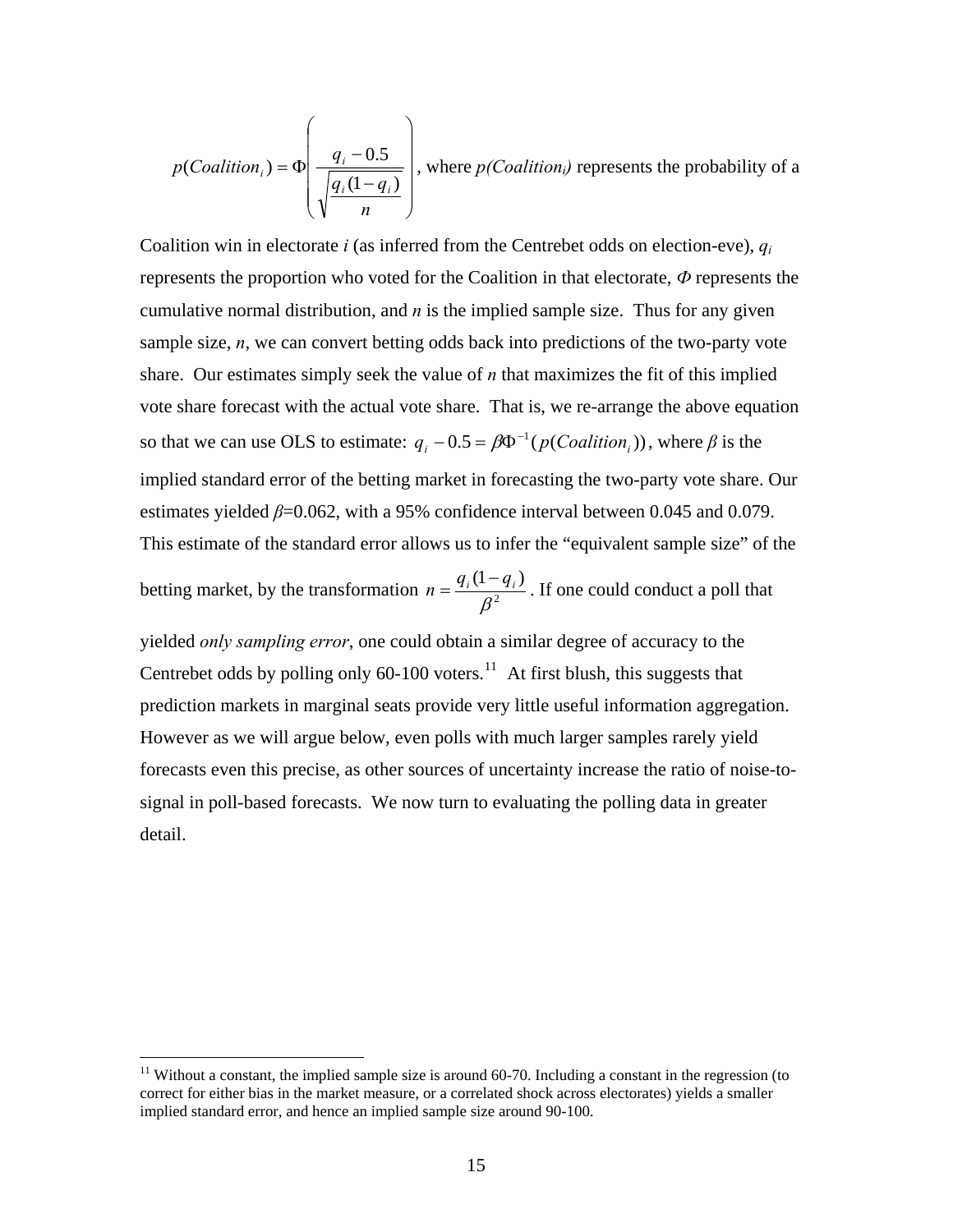### **V. Polls**

The most commonly used means of forecasting election outcomes remains opinion polling. In Australia, three major pollsters have provided regular polls through at least the last seven elections: ACNielsen (formerly known as AGB McNair), Roy Morgan and Newspoll. The 2004 election saw the emergence of a fourth major pollster, Galaxy. In addition, the Australian National University, in conjunction with the Bulletin and the Nine Network, conducted an experimental internet election poll. We do not deal with the results of that poll here; a fuller discussion is found in Gibson (2004) and Jackman (2005).

Of the four major Australian pollsters, all except Morgan conduct their polling by telephone.<sup>[12](#page-17-0)</sup> Although the major pollsters do not publish their response rates, we can glean some evidence from the results of market research surveys. Bednall and Shaw (2003) found that the response rate to a short telephone survey (of the type most likely to be conducted by opinion pollsters) averaged 23%. Another factor is that pollsters do not typically attempt to contact those with mobile telephones.

Overall, the predictive power of election-eve polls remains low. Goot (2005) notes that over the seven elections held between 1987 and 2004, the mean absolute error in predicting primary vote shares of the major parties was 1.8% for ACNielsen, 1.3% for Morgan and 1.6% for Newspoll. (The error margin of polls taken months or years before the election is larger still: Wolfers and Leigh 2002). Since 1993, the major pollsters have produced two-party preferred estimates, and over the five elections from 1993-2004, Goot calculates that the mean absolute error was 1.6% for ACNielsen, 2.9% for Morgan and 1.7% for Newspoll. Averaging these figures, the mean absolute error for the major Australian pollsters is  $2.1\%$  – the same as the mean absolute prediction error of Gallup, the largest US pollster (Wolfers and Zitzewitz 2004). Given that voting is not compulsory in the US, this comparison does not favour the Australian pollsters.

<span id="page-17-0"></span><sup>&</sup>lt;sup>12</sup> Morgan typically employs face-to-face polling, but conducted a telephone poll 7-8 October 2004. On a two-party preferred basis, the results of this poll were only 0.5% different from the Morgan face-to-face poll conducted on 2-3 October 2004. Both predicted a Labor victory.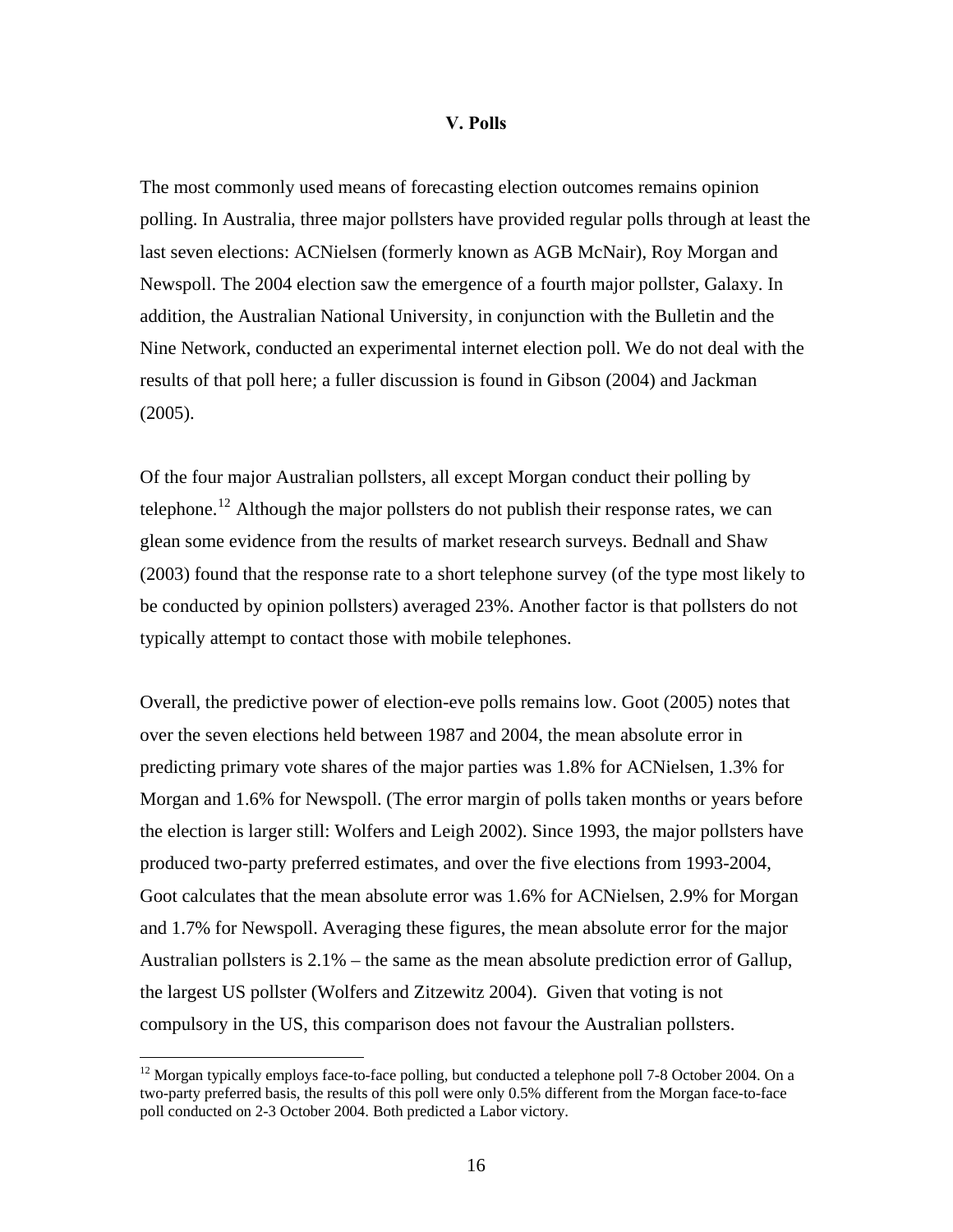Figure 4 shows the major opinion pollsters over the full election cycle, with a solid line depicting the average result from all polls taken over the previous seven-days, weighted by their sample size (eg. a poll of 2 000 people would receive twice the weight of a poll of 1 000 people). The solid line suggests that the Coalition's fortunes peaked in early-2003, and again in late-2004, while Labor performed well in 2002, and during the first half of 2004. The polls concur with the betting markets that the Coalition outperformed Labor during the election campaign. This remains true even if we ignore the Coalition's poll-bounce that followed the bombing of the Australian embassy in Jakarta.



It is also interesting to compare the performance of the pollsters to the betting markets. We begin by comparing the time series properties of each. In order to put polls and markets on the same metric, we convert the polls into an implied probability of a Coalition victory, using the method outlined above (treating the poll average as a cumulative sample). The implied probability of a Coalition victory is shown in Figure 5.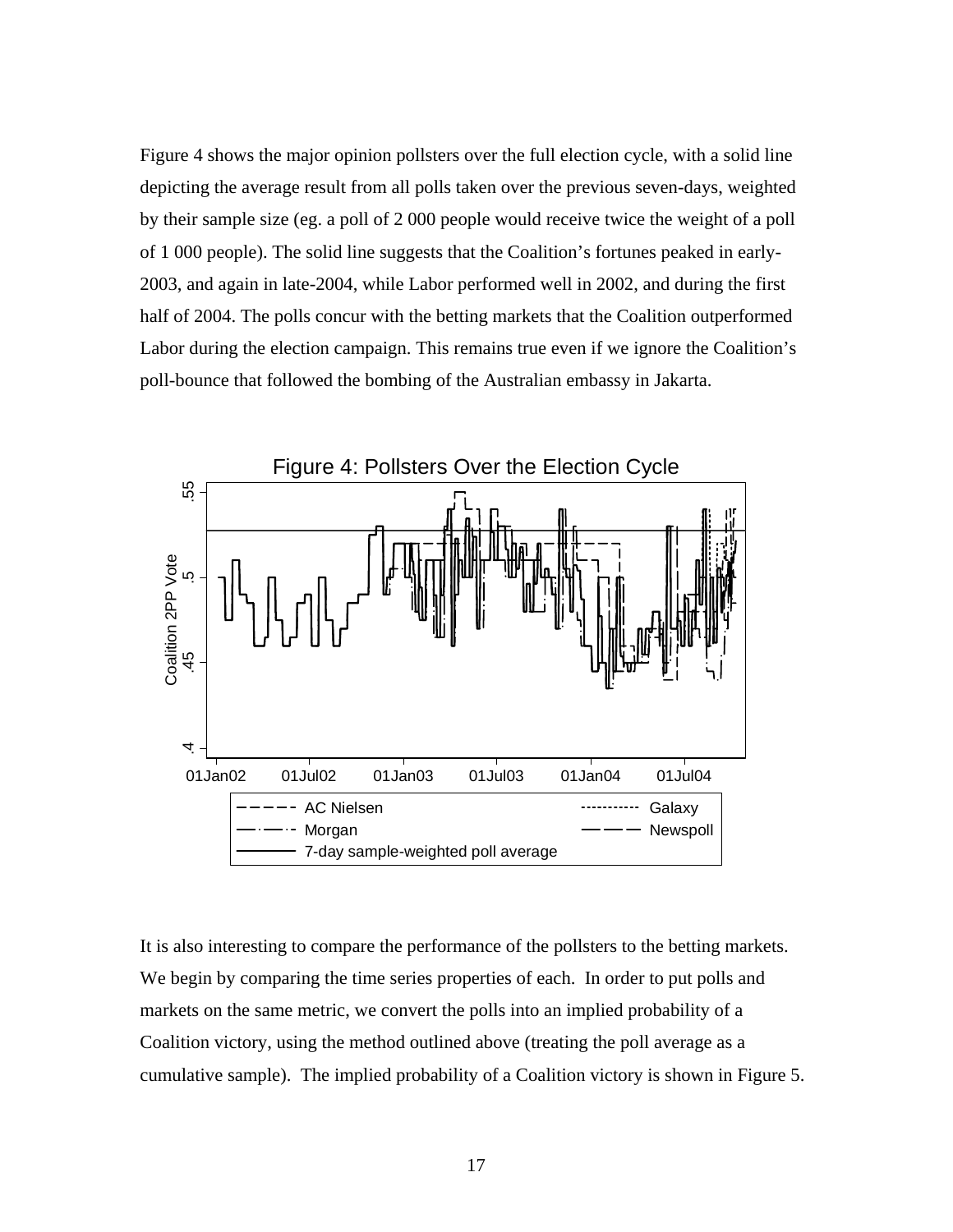To smooth out volatility in individual polls, we analyse the probability implied by the seven-day, sample-weighted poll average.



The most striking aspect of this figure is the extreme volatility of the implied probability of a Coalition victory suggested by the polls. Specifically, if we believe that polls are afflicted only with sampling error, then for four months of the last election cycle the chance of the Coalition being returned was less than 1%, while for nine months of the election cycle, the chance of the Coalition being returned was less than 3%. It strains credulity to believe that the Coalition's probability of winning could have been this low over a substantial period. It is also difficult to believe what a weighted aggregation of the polls suggests: that over the course of the six-week election campaign, the Coalition's probability of winning rose from 0.7% to 98.3%. By contrast the betting markets suggest a more reasonable degree of variation in election probabilities (54%–77%).

We interpret the excess volatility of the polls as suggesting that published error margins are a substantial under-estimate of the true forecast errors.<sup>[13](#page-19-0)</sup> As such, we also experiment

<span id="page-19-0"></span> $^{13}$  For a related discussion of this issue in the US context, see Martin, Traugott and Kennedy (2003).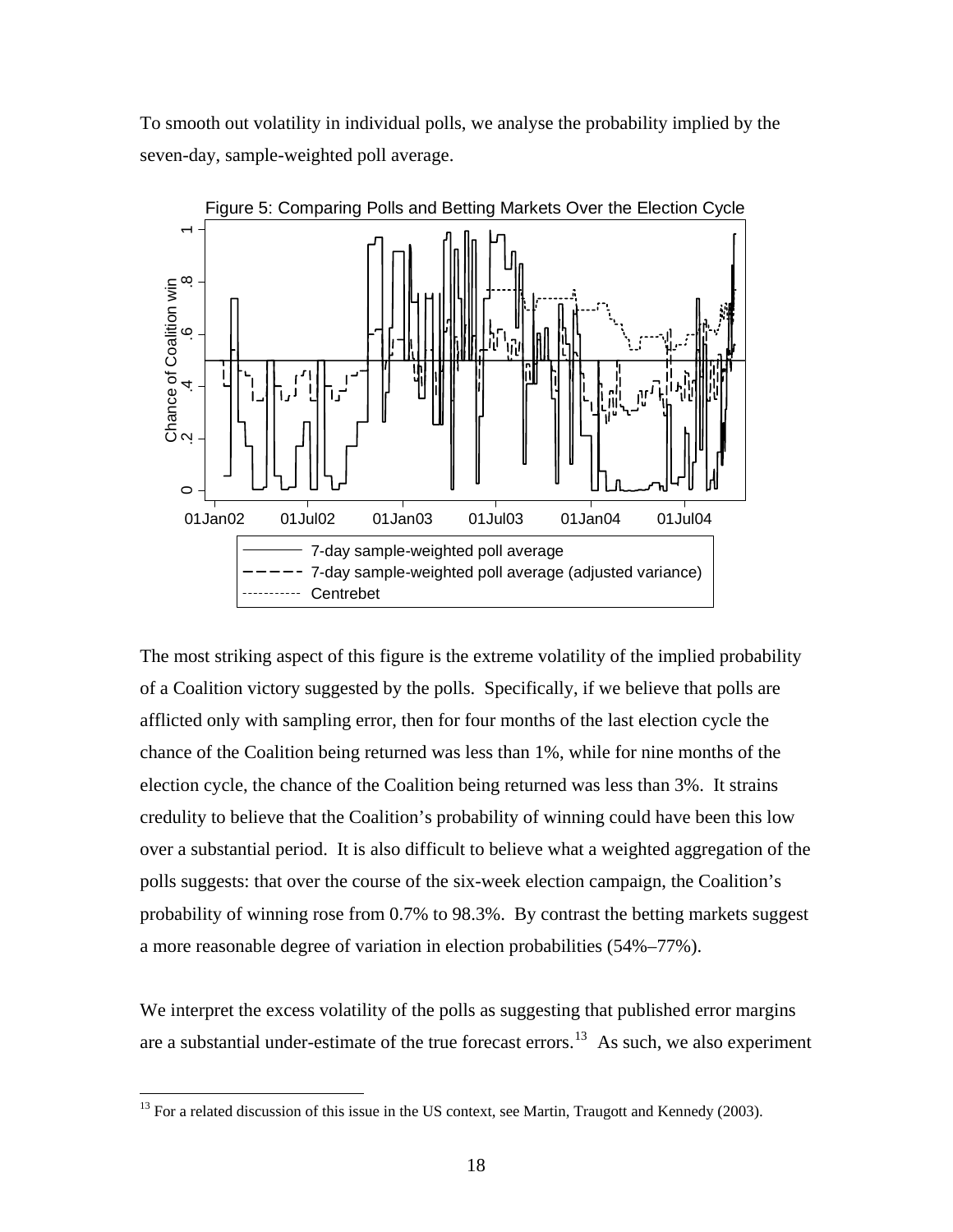with our own guess as to the relevant standard error. The dashed line in Figure 5 uses the polling results, but we inflate the standard error substantially, simply assuming that it is 10%. In other words, we assume that the true standard error of the polls is equivalent to a poll of 25 voters that suffered only from sampling error. While this seems a rather extreme assumption, it generates a far more plausible series than when we take the pollsters' estimates of their standard error at face value. The resulting estimate ranges from 26% to 66%, still demonstrating more movement than the betting markets, but now moving within a more credible range. Moreover, this estimate appears to move in lockstep with the betting markets.

Even though this assessment of the polls strikes us as more credible, Figure 5 still suggests that the polls were systematically more pro-Labor than were the betting markets. Jackman (2005) contains a thorough assessment of the bias inherent in polls from each of the major polling organizations.

What does this suggest for those producing and publishing polls in future elections? Given their low predictive power, we propose that pollsters provide more guidance to their clients as to their (in)ability to forecast election outcomes. Our results indicate that – for forecasting purposes – the pollsters' published margins of error should at least be doubled. This is true for each of the four major pollsters covered here. At some point in the 2001-04 election cycle, ACNielsen, Galaxy and Newspoll each published figures which, if interpreted as a forecast, suggested that the Labor Party had less than a 0.5% chance of winning, while ACNielsen, Morgan and Newspoll each published figures suggesting that the Coalition had less than a 0.5% chance of being returned to power. Consequently the media needs to display substantially greater caution in interpreting changes from one poll to the next. Indeed, even with the published margins of error, a 1% movement from one poll to the next is unlikely to be anything more than noise. But with the margins of error implied by our results, even very large movements are likely to be

19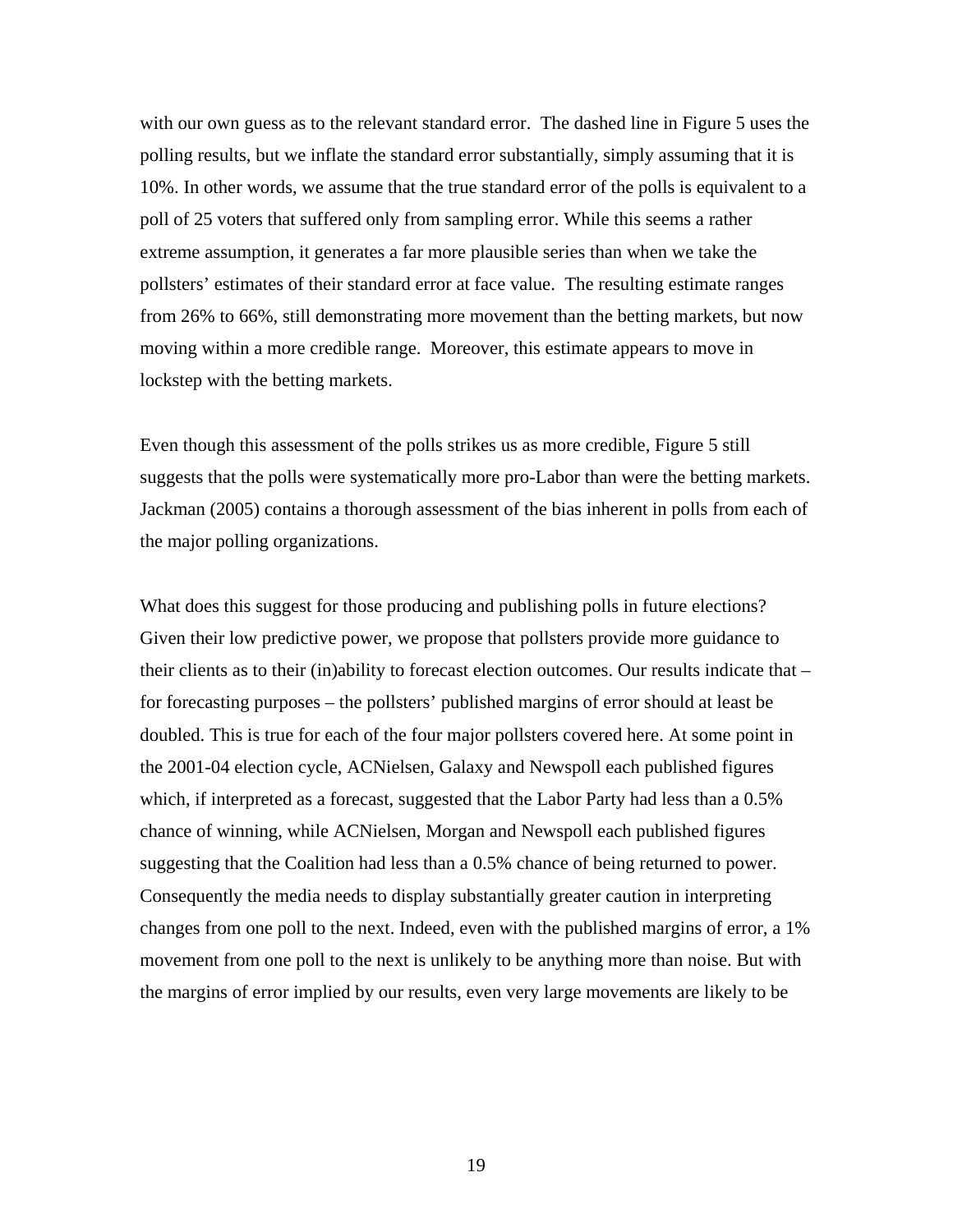mere measurement error. Journalists who write about changes in poll movements without discussing the margin of error may well be guilty of misleading their readers.<sup>[14](#page-21-0)</sup>

Comparing the performance of marginal-seat polls and marginal-seat betting also yields some interesting comparisons. Table 4 provides the full set of comparisons that we were able to track down. Excluding the seat of Wentworth (where a prominent independent candidate makes it difficult to compare pollsters and bookmakers), the pollsters correctly predicted 7/10 seats (mean absolute forecast error=3.0%; root mean square error=3.9%), while early odds from Centrebet correctly predicted  $6/10$  seats. In a regression of the final two-party result on the two sets of predictions, neither pollsters nor bookmakers were (individually or jointly) a statistically significant predictor of the size of the Coalition's eventual majority, although it is difficult to draw strong conclusions from such a small sample.

<span id="page-21-0"></span> $14$  For a discussion of this issue during the election campaign, see Leigh (2004b). One could even regard this issue as a one of ethics. The Australian Journalists' Association Code of Ethics begins "Report and interpret honestly, striving for accuracy, fairness and disclosure of all essential facts. Do not suppress relevant available facts, or give distorting emphasis."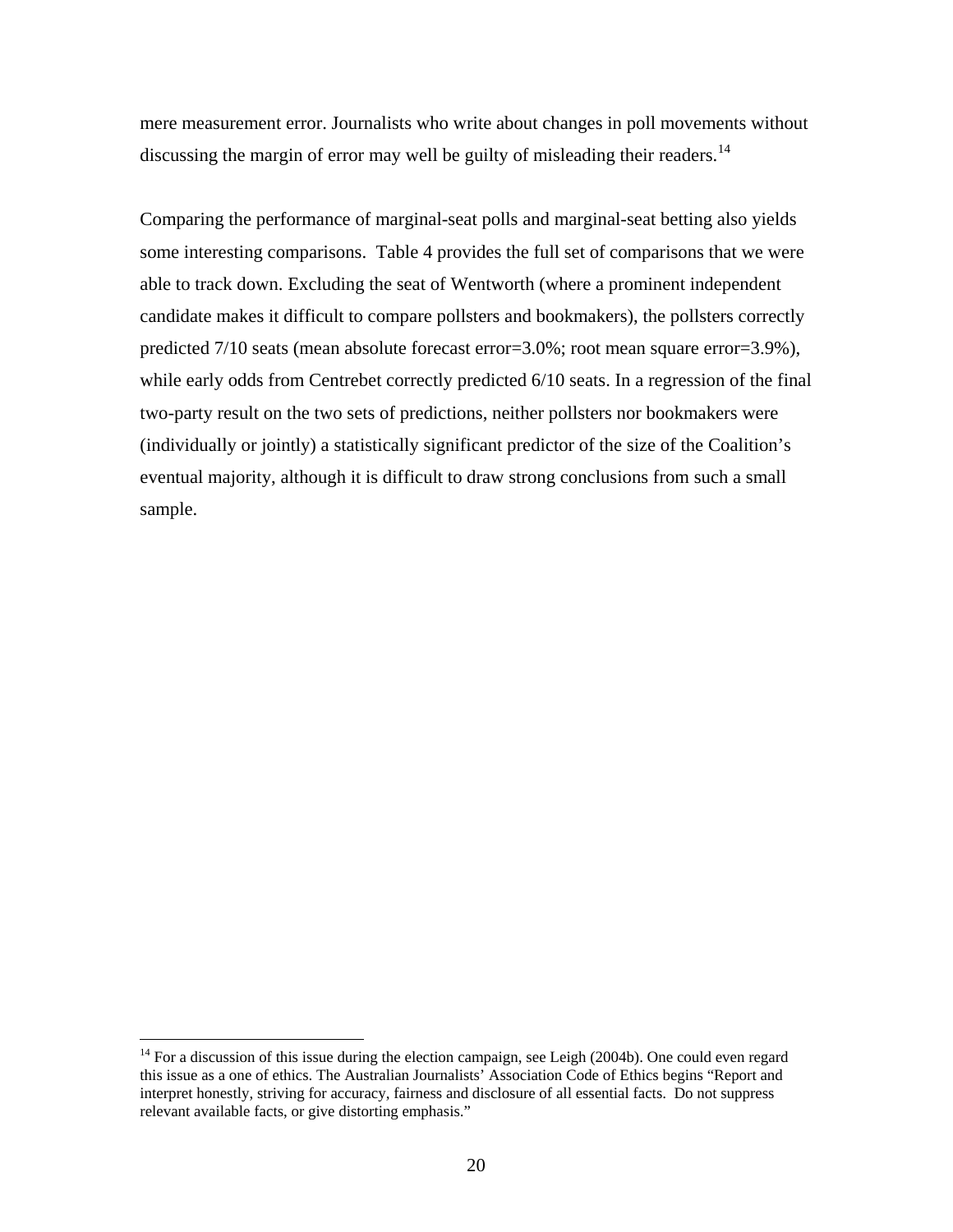|              | raoic il comparing boomes with marginal seat roming |                      |               |                      |
|--------------|-----------------------------------------------------|----------------------|---------------|----------------------|
| <b>Seat</b>  | <b>Poll Prediction</b>                              | <b>Bookmaker</b>     | <b>Result</b> | How did the          |
|              | (Coalition 2PP)                                     | (Coalition           | (Coalition    | pollsters and        |
|              |                                                     | <b>Probability</b> ) | <b>2PP</b> )  | bookies perform?     |
| Adelaide     | 51% (Adelaide Advertiser, 14                        | 65%                  | 48.67%        | Both wrong           |
|              | September)                                          |                      |               |                      |
| <b>Bass</b>  | 54% (Launceston Examiner, 14                        | 30%                  | 52.63%        | Polls right, bookies |
|              | September)                                          |                      |               | wrong                |
| Eden-Monaro  | 54% (Canberra Times, 2 October)                     | 60%                  | 52.14%        | Both right           |
| Herbert      | 56% (Courier Mail, 8 October)                       | 71%                  | 56.20%        | Both right           |
| Hinkler      | 61% (Courier Mail, 8 October)                       | 76%                  | 54.81%        | Both right           |
| La Trobe     | 51% (ACNielsen 24-27 September)                     | 65%                  | 55.83%        | Both right           |
| McMillan     | 48% (ACNielsen 24-27 September)                     | 30%                  | 54.99%        | Both wrong           |
| Moreton      | 53% (Courier Mail, 8 October)                       | 68%                  | 54.17%        | Both right           |
| Parramatta   | 53% (ACNielsen 24-28 September)                     | 43%                  | 49.23%        | Bookies right,       |
|              |                                                     |                      |               | polls wrong          |
| Richmond     | 48% (Gold Coast Weekend Bulletin                    | 76%                  | 49.81%        | Polls right, bookies |
|              | 14 September)                                       |                      |               | wrong                |
| Wentworth    | Coalition 50%, Labor 50%                            | Coalition            | 55.48%        | Both half-right:     |
|              | (ACNielsen 17-20 September)                         | $40\%$ , Labor       |               | picked coalition     |
|              |                                                     | $20\%$ (plus         |               | equal favourite.     |
|              |                                                     | Indep $40\%$ )       |               |                      |
| $NT = 4 - 1$ |                                                     |                      |               |                      |

# **Table 4: Comparing Bookies with Marginal Seat Polling**

Note:

 $\overline{a}$ 

(a) Betting odds for Richmond and Wentworth are for 21 September 2004. In all other cases, betting odds are from the first day on which the poll was conducted.

(b) Poll results from 14 September, 2 October and 8 October are taken from the archives of www.pollbludger.com.

# **VI. Conclusion**

Writing after the 2001 election, we concluded by stating our belief that betting markets and economic models both merited greater prominence in the media and in public discourse. In the case of betting markets, we are pleased to see some evidence that this has occurred. We carried out a citation search across the major Australian newspapers, looking for the name of the most prominent election betting firm, Centrebet, plus the name of one of the major political parties: the number of such stories in the three months prior to polling day more than doubled, from 66 in 2001 to 136 in 2004.<sup>[15](#page-22-0)</sup>

By contrast, economic models of voting behaviour still languish in relative obscurity. While a good deal of commentary during each election season is devoted to how the

<span id="page-22-0"></span><sup>&</sup>lt;sup>15</sup> These figures are the combined results of two searches. First, we used Lexis-Nexis to search five newspapers: the *Advertiser, Australian, Canberra Times, Courier Mail* and *Mercury*. Next, we used the Fairfax online search engine to search all Fairfax publications. In each case, we searched for stories containing the word "Centrebet" plus "Labor or ALP or Coalition". The two date ranges were 10 August 2001-10 November 2001, and 9 July 2004-9 October 2004.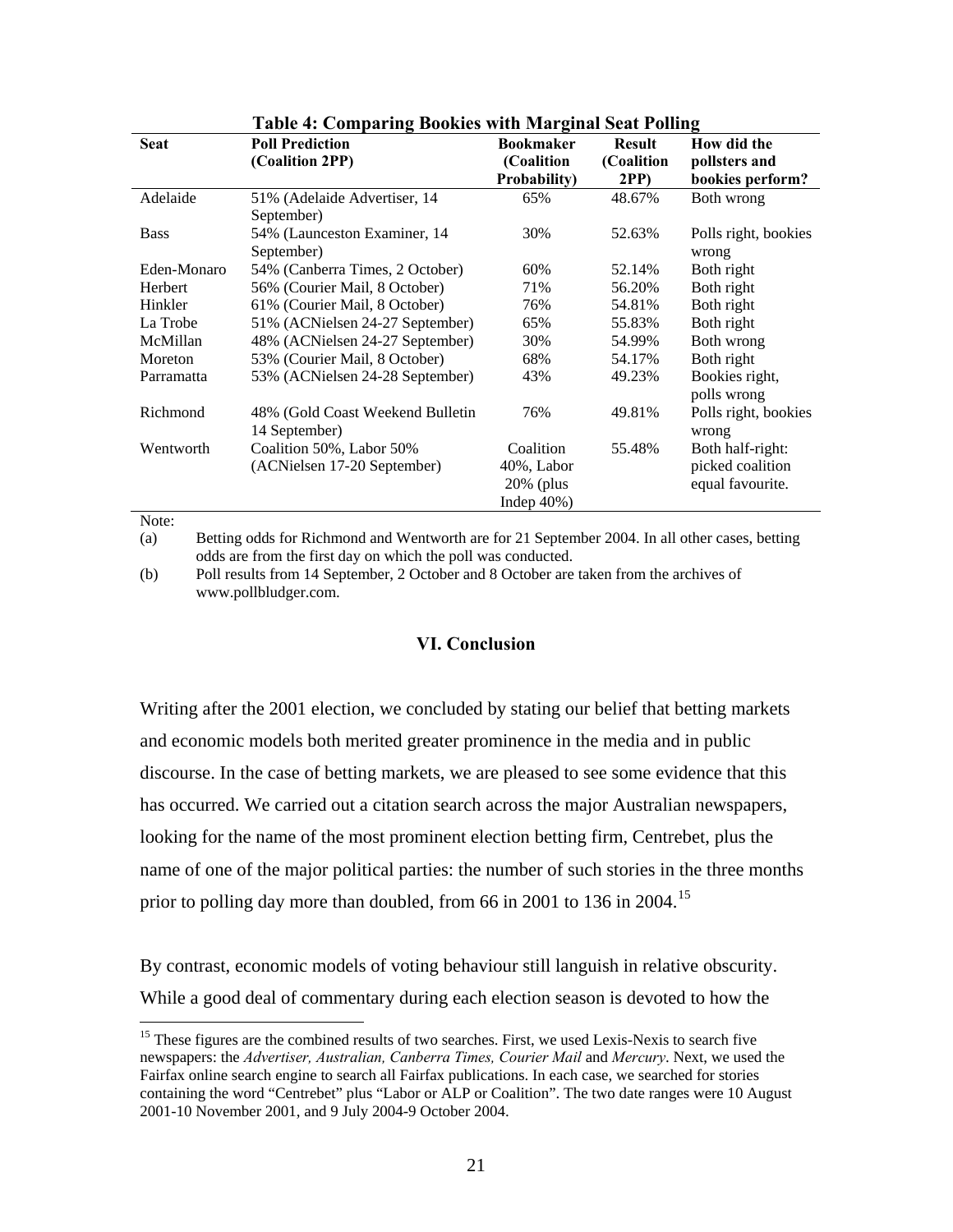economy will affect the outcome, such discussion is generally conducted outside the more rigorous framework offered by the economic voting models. This appears to be equally true of election commentary proffered by most economists, suggesting that perhaps the complexity of economic voting models is not the only factor impeding their growth.

Overall, most Australian election commentary remains dominated by opinion polls, or even more informal ("finger in the breeze") methods. A survey of ten experts published on the Sunday before polling day found that three thought Latham would win, while seven thought Howard would win, but with a smaller majority than in 2001. None forecast the true result – a Howard victory with an increased majority. Less poll- and gossip-dominated journalism would be a boon to Australian election commentary, and might even free up space for more substantive discussion of policies.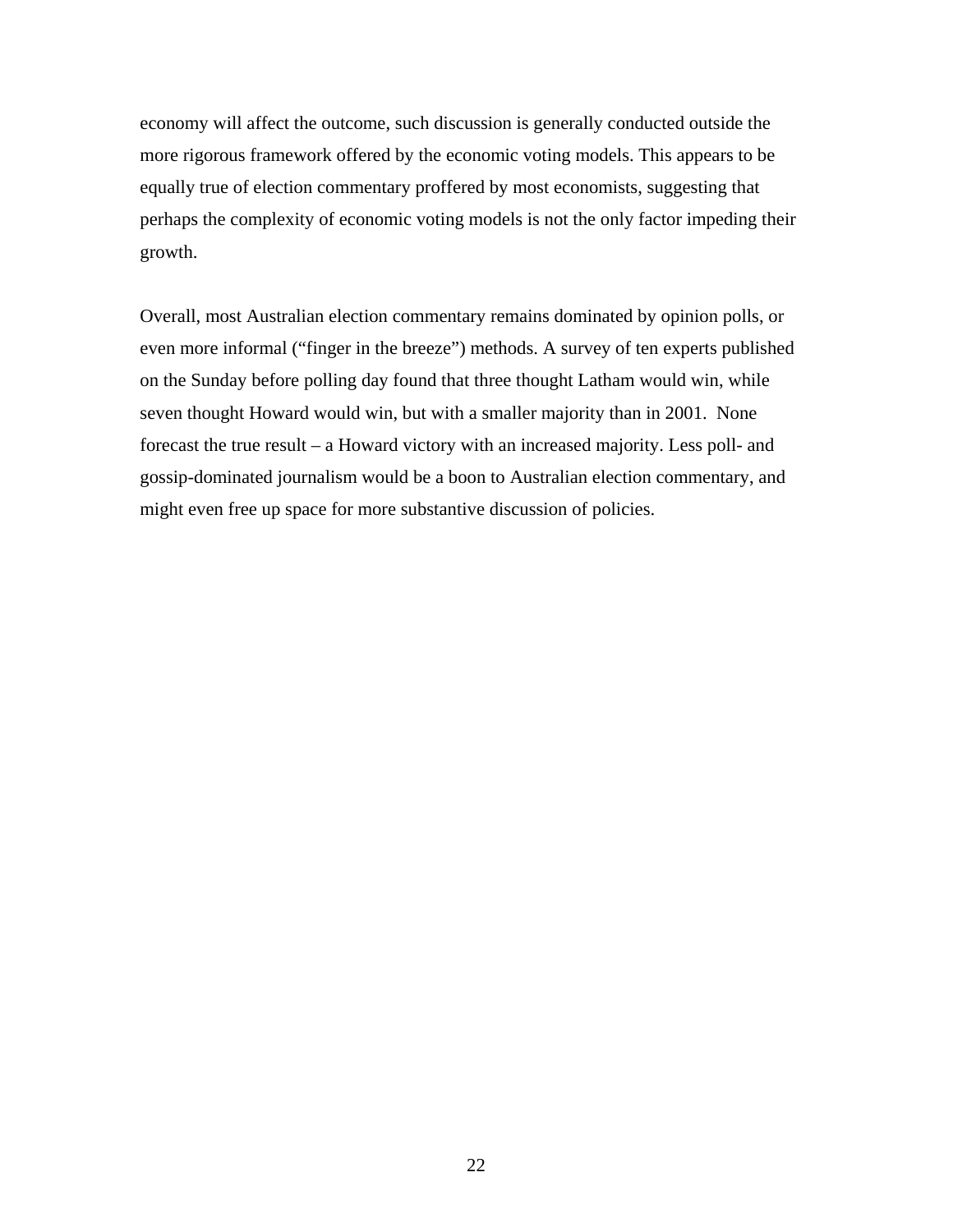| Year | <b>Incumbent vote</b> | <b>AUnemployment</b> | Inflation | Honeymoon        |
|------|-----------------------|----------------------|-----------|------------------|
|      | share                 | (over the cycle)     |           | election?        |
| 1951 | 50.7                  | $-0.6$               | 16.7      | 1                |
| 1954 | 49.3                  | 0.9                  | 0.9       | $\theta$         |
| 1955 | 54.2                  | $-0.5$               | 3.5       | $\theta$         |
| 1958 | 54.1                  | 0.5                  | 1.6       | $\Omega$         |
| 1961 | 49.5                  | 1.6                  | 0.7       | $\theta$         |
| 1963 | 52.6                  | $-1.9$               | 0.7       | $\mathbf{0}$     |
| 1966 | 56.9                  | 0.1                  | 2.6       | $\theta$         |
| 1969 | 49.8                  | 0.2                  | 3.0       | $\boldsymbol{0}$ |
| 1972 | 47.3                  | 0.8                  | 4.7       | $\theta$         |
| 1974 | 51.7                  | $-0.7$               | 14.6      | 1                |
| 1975 | 44.3                  | 3.2                  | 14.4      | $\boldsymbol{0}$ |
| 1977 | 54.6                  | 0.7                  | 9.3       | 1                |
| 1980 | 50.4                  | $-0.2$               | 9.2       | $\mathbf{0}$     |
| 1983 | 46.8                  | 3.8                  | 11.4      | $\theta$         |
| 1984 | 51.8                  | $-1.0$               | 2.6       | 1                |
| 1987 | 50.8                  | $-0.7$               | 8.2       | $\boldsymbol{0}$ |
| 1990 | 49.9                  | $-1.7$               | 8.6       | $\mathbf{0}$     |
| 1993 | 51.4                  | 4.6                  | 1.2       | $\mathbf{0}$     |
| 1996 | 46.4                  | $-2.7$               | 3.8       | $\mathbf{0}$     |
| 1998 | 49.0                  | $-0.4$               | 1.6       | 1                |
| 2001 | 51.03                 | $-0.8$               | 3.1       | $\theta$         |
| 2004 | 52.74                 | $-1.8$               | 2.6       | $\boldsymbol{0}$ |

# **Appendix Table 1: Economic Model Data**

Note:

(a) Data in the above table are constructed by the authors based on the most recently available economic releases, and following as closely as possible the variable definitions in Jackman and Marks (1994) and Jackman (1995). Due to data revisions, the economic variables do not correspond precisely with those shown in Jackman and Marks (1994, Table 1).

(b) Incumbent vote share is based on two-party preferred vote, with Labor defined as the incumbent in 1975. Source: Australian Electoral Commission website (www.aec.gov.au)

(c) Change in unemployment is based on the unemployment rate in the election quarter. Sources: 1951-61 from Jackman and Marks; 1963-77 from Reserve Bank (1997); 1978-2004 from Reserve Bank of Australia economic statistics, Table G07, Labour Force, available at www.rba.gov.au.

(d) Inflation is the change in the CPI over four quarters ending in the election quarter. Sources: 1951- 61 from Jackman and Marks; 1963-77 from Reserve Bank (1997); 1978-2004 from Reserve Bank of Australia economic statistics, Table G01, Measures of Consumer Price Inflation.

(e) "Honeymoon" is a dummy variable denoting the first election faced by an incumbent government.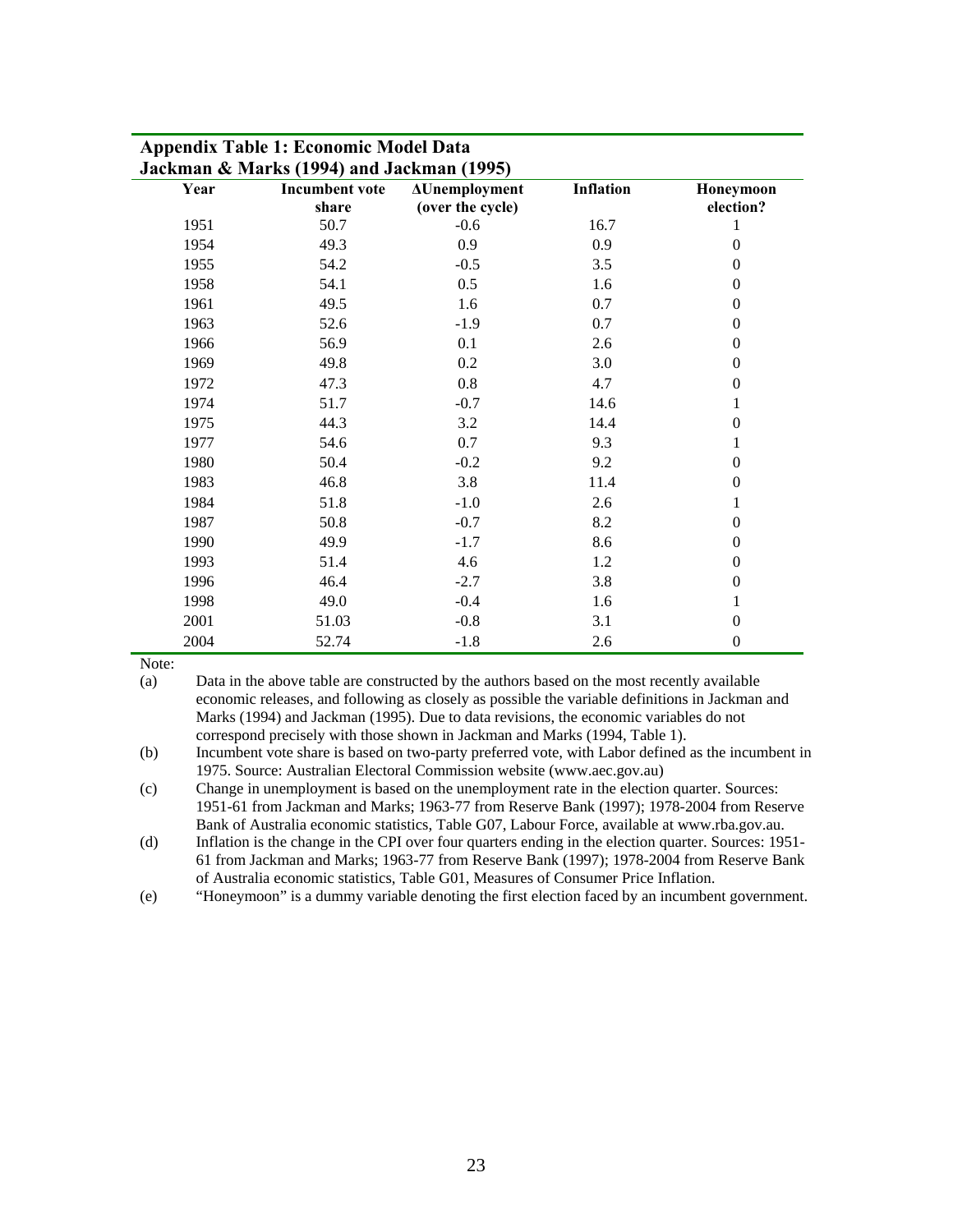|      | <b>Cameron and Crosby (2000)</b> |                |                  |                  |                    |                           |
|------|----------------------------------|----------------|------------------|------------------|--------------------|---------------------------|
| Year | Incumbent                        | Unemployment   | <b>Inflation</b> | <b>AReal GDP</b> | <b>AReal wages</b> | Honeymoon                 |
| 1903 | vote share<br>60.76              | 9.2            | $\boldsymbol{0}$ | 7.6              | $-0.1$             | election?<br>$\mathbf{1}$ |
| 1906 | 71.44                            | 5.5            | $-0.5$           | 12.2             | 1.4                | $\boldsymbol{0}$          |
| 1910 | 52.37                            | 3.1            | 1.8              | 7.1              | 1.5                | $\boldsymbol{0}$          |
| 1913 | 49.89                            | 4.3            | 2.8              | 6.1              | 0.7                | $\boldsymbol{0}$          |
|      |                                  |                | 4.3              | $-6.9$           |                    |                           |
| 1914 | 48.13<br>45.05                   | 5.9            |                  |                  | $-3.1$             | $\mathbf 1$               |
| 1917 |                                  | 3.2            | $-1.8$           | $-2.5$           | 9.8                | $\mathbf{1}$              |
| 1919 | 56.45                            | 3              | 14.4             | $-4$             | $-1.4$             | $\,1$                     |
| 1922 | 54.64                            | 5.3            | 1.7              | 3.7              | $-4.8$             | $\boldsymbol{0}$          |
| 1925 | 54.59                            | 5.2            | $-0.8$           | $-1.2$           | $-1.4$             | $\boldsymbol{0}$          |
| 1928 | 53.71                            | 6.4            | $-0.5$           | $-1.7$           | 2.5                | $\boldsymbol{0}$          |
| 1929 | 47.97                            | 8.8            | 2.5              | 0.8              | $-3.4$             | $\boldsymbol{0}$          |
| 1931 | 41.01                            | 19.3           | $-8.8$           | $-0.7$           | $\mathbf{1}$       | $\mathbf{1}$              |
| 1934 | 54.11                            | 15.1           | 1.3              | 2.8              | $-0.7$             | $\mathbf{1}$              |
| 1937 | 53.53                            | 7.2            | 2.4              | 5.8              | 3.7                | $\boldsymbol{0}$          |
| 1940 | 51.17                            | 6.4            | 4.6              | 6.7              | $-1.4$             | $\boldsymbol{0}$          |
| 1943 | 61.42                            | 0.9            | 2.5              | 2.6              | 4.3                | $\mathbf{1}$              |
| 1946 | 54.73                            | 3              | $1.8\,$          | $-3.5$           | $-0.2$             | $\boldsymbol{0}$          |
| 1949 | 49                               | 1.8            | $8.8\,$          | 7.5              | $-0.8$             | $\mathbf{1}$              |
| 1951 | 50.7                             | 1.2            | 16.7             | 4.6              | 6.2                | $\mathbf{1}$              |
| 1954 | 49.3                             | 1.8            | 0.9              | 6.2              | 0.7                | $\boldsymbol{0}$          |
| 1955 | 54.2                             | 1.5            | 3.4              | 5.2              | $-1$               | $\boldsymbol{0}$          |
| 1958 | 54.1                             | 2.1            | 1.6              | 6.4              | $-1.4$             | $\boldsymbol{0}$          |
| 1961 | 49.5                             | 3.6            | 0.7              | $-0.31$          | 1.8                | $\boldsymbol{0}$          |
| 1963 | 52.6                             | 1.7            | 0.7              | 7.41             | 5.5                | $\boldsymbol{0}$          |
| 1966 | 56.9                             | 1.8            | 2.6              | 4.82             | 2.5                | $\boldsymbol{0}$          |
| 1969 | 49.8                             | $\overline{2}$ | 3                | 5.06             | 4.2                | $\boldsymbol{0}$          |
| 1972 | 47.3                             | 2.8            | 4.7              | 2.32             | 4.84               | $\boldsymbol{0}$          |
| 1974 | 51.7                             | 2.1            | 14.6             | 0.74             | 4.22               | $\mathbf{1}$              |
| 1975 | 44.3                             | 5.3            | 14.4             | 1.5              | $-0.3$             | $\boldsymbol{0}$          |
| 1977 | 54.6                             | 5.9            | 9.3              | 0.41             | 0.85               | $\mathbf{1}$              |
| 1980 | 50.4                             | 6              | 9.2              | 2.65             | 3.38               | $\boldsymbol{0}$          |
| 1983 | 46.8                             | 9.6            | 11.4             | $-2.68$          | 0.45               | $\boldsymbol{0}$          |
| 1984 | 51.8                             | 8.6            | 2.6              | 4.91             | 5.73               | $\mathbf{1}$              |
| 1987 | 50.8                             | 7.8            | 8.2              | 5.26             | $-4.53$            | $\boldsymbol{0}$          |
| 1990 | 49.9                             | 6              | 8.6              | 3.86             | $-1.34$            | $\boldsymbol{0}$          |
| 1993 | 51.4                             | 10.7           | 1.2              | 4.23             | 3.65               | $\boldsymbol{0}$          |
| 1996 | 46.4                             | 8.2            | 3.7              | 5.07             | 1.49               | $\boldsymbol{0}$          |
| 1998 | 49.0                             | 7.5            | 1.6              | 5.92             | 2.4                | $\mathbf{1}$              |
| 2001 | 51.03                            | 6.96           | 3.12             | 4.32             | 0.99               | $\boldsymbol{0}$          |
| 2004 | 52.74                            | 5.19           | 2.59             | 3.05             | 0.4                | $\boldsymbol{0}$          |

# **Appendix Table 2: Economic Model Data**

Notes:

(a) Data in the above table are constructed by the authors based on the most recently available economic releases, and following as closely as possible the variable definitions in Cameron and Crosby (2000).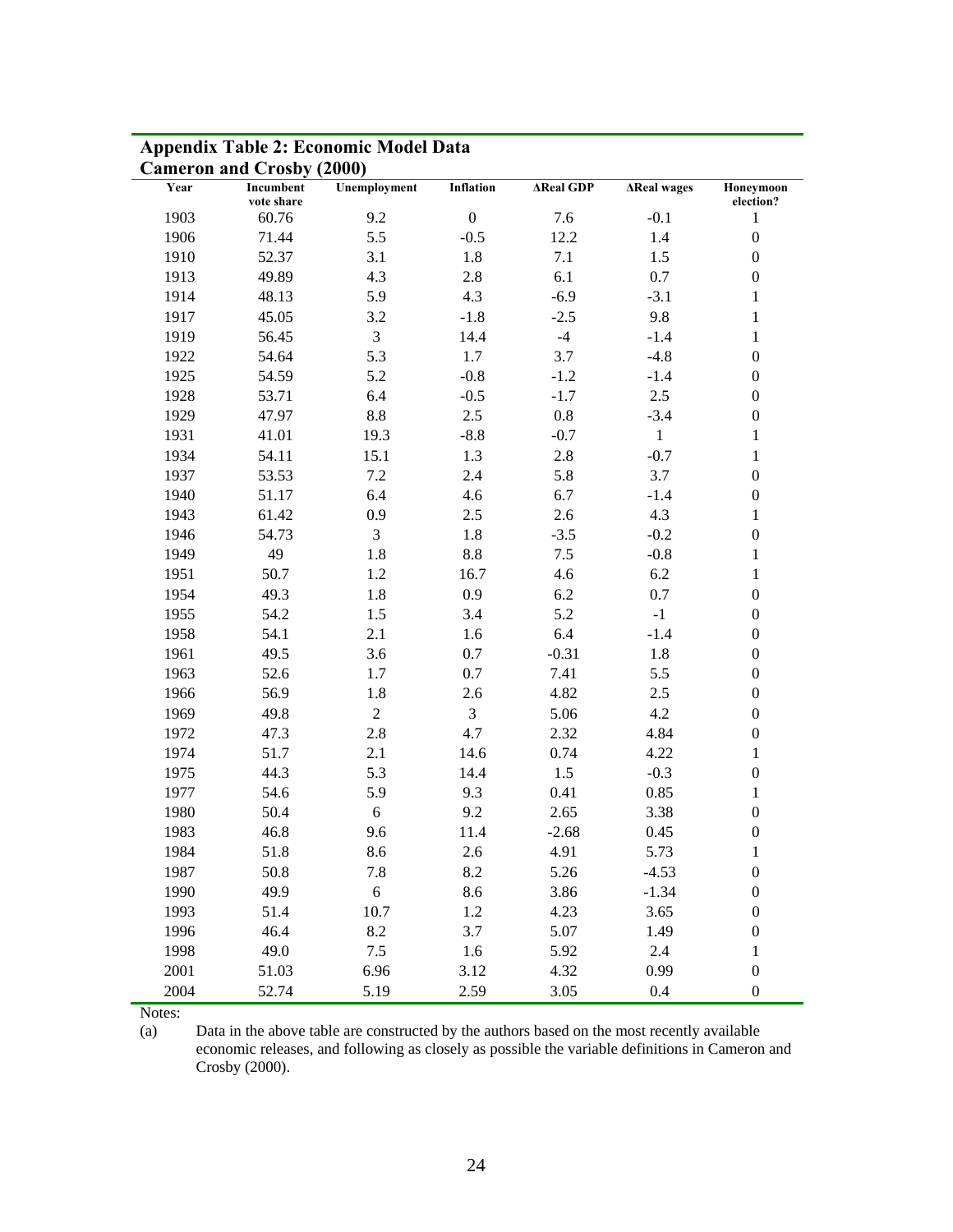- (b) Incumbent vote share from 1949-2004 is based on two-party preferred vote, with Labor defined as the incumbent in 1975. Source: Australian Electoral Commission. From 1903-46, Cameron and Crosby calculate two-party voteshare by classifying parties into left-wing and right-wing.
- (c) Unemployment is the rate in the election quarter. Sources: 1903-58 from Cameron and Crosby (2000); 1963-77 from Reserve Bank (1997); 1978-2004 from Reserve Bank of Australia economic statistics, Table G07, Labour Force.
- (d) Inflation is the year-ended percentage change in the election quarter. Sources: 1903-48 from Cameron and Crosby (2000); 1949-77 from Reserve Bank (1997); 1978-2004 from Reserve Bank of Australia economic statistics, Table G01, Measures of Consumer Price Inflation.
- (e) Real GDP growth is the year-ended percentage change to the election quarter. Sources: 1903-58 from Cameron and Crosby (2000); 1959-2004 from Reserve Bank of Australia economic statistics, Table G10, Seasonally Adjusted GDP (chain volume measure).
- (f) Real wage growth is the year-ended percentage change in average wages to the election quarter. Sources: 1903-70 from Cameron and Crosby (2000); 1971-2004 from Reserve Bank of Australia economic statistics, Table G06, Labour Costs.
- (g) "Honeymoon" is a dummy variable denoting the first election faced by an incumbent government.
- (h) The Cameron and Crosby dataset also includes three dummy variables for the 1906, 1931 and 1975 elections, plus separate dummies for World War I (1914 and 1917 elections) and World War II (1940 and 1943 elections).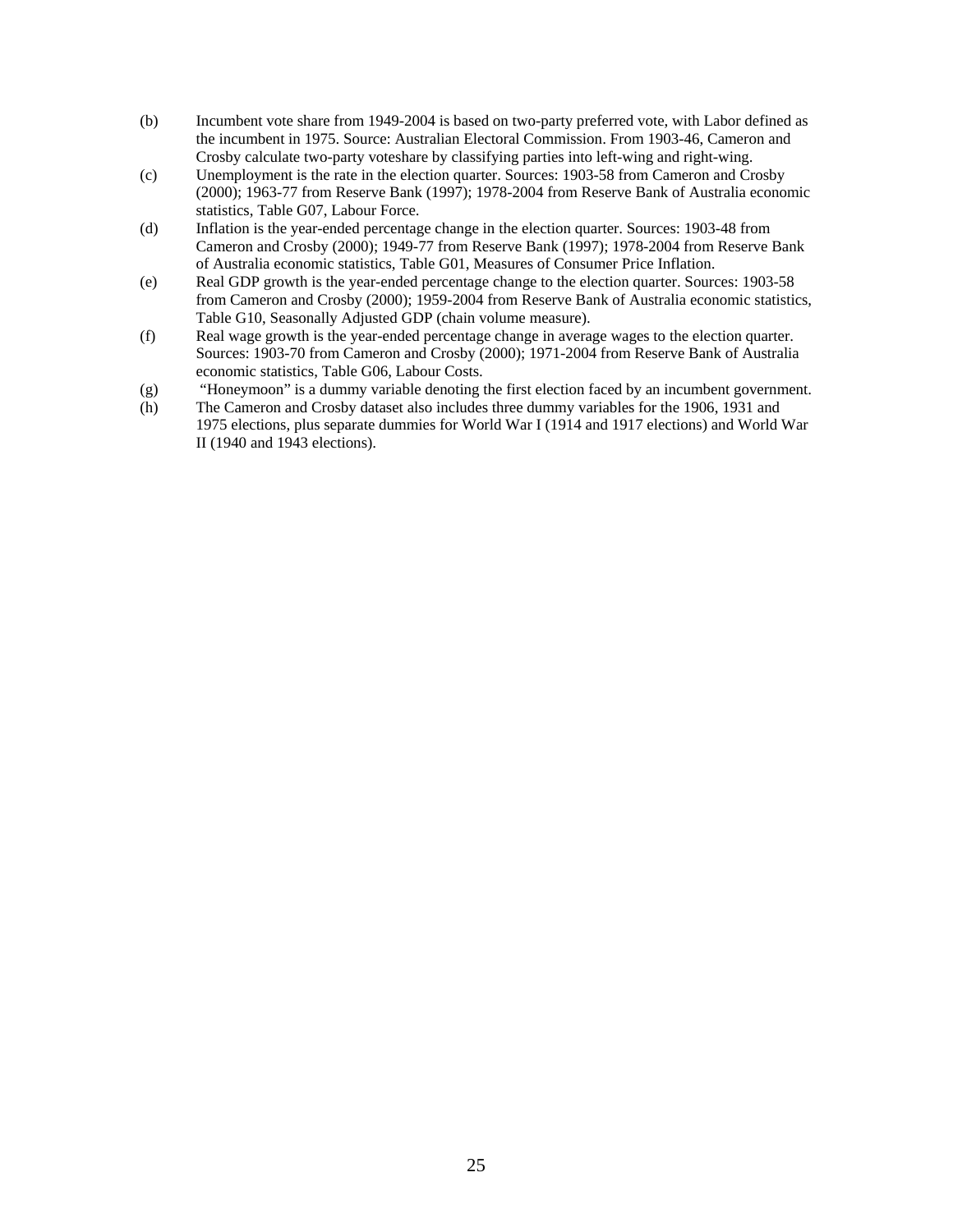|      |                         | <b>US Presidential Elections 1892-2004</b> |                                                 |                  |                  |                    |                        |
|------|-------------------------|--------------------------------------------|-------------------------------------------------|------------------|------------------|--------------------|------------------------|
| Year | Incumbent<br>vote share | Unemploym<br>ent                           | <b>AUnemploy</b><br>ment<br>(over the<br>cycle) | Inflation        | <b>AReal GDP</b> | <b>AReal wages</b> | Honeymoon<br>election? |
| 1892 | 48.3                    | 3                                          |                                                 | $\boldsymbol{0}$ | 9.6              | 0.4                | $\mathbf{1}$           |
| 1896 | 47.8                    | 14.4                                       | 11.4                                            | $\boldsymbol{0}$ | $-2.1$           | 0.2                | 1                      |
| 1900 | 53.2                    | 5                                          | $-9.4$                                          | $\mathbf{1}$     | 2.6              | 1.8                | $\mathbf{1}$           |
| 1904 | 60.0                    | 5.4                                        | 0.4                                             | 0.9              | $-1.3$           | $-0.2$             | $\boldsymbol{0}$       |
| 1908 | 54.5                    | 8                                          | 2.6                                             | $-1.8$           | $-8.2$           | 0.5                | $\boldsymbol{0}$       |
| 1912 | 54.7                    | 4.6                                        | $-3.4$                                          | 2.6              | 5.0              | 0.3                | $\boldsymbol{0}$       |
| 1916 | 51.7                    | 5.1                                        | 0.5                                             | 7.9              | 7.5              | 3.2                | $\mathbf{1}$           |
| 1920 | 36.1                    | 5.2                                        | 0.1                                             | 15.6             | $-6.5$           | 1.5                | $\boldsymbol{0}$       |
| 1924 | 58.2                    | 5                                          | $-0.2$                                          | $\boldsymbol{0}$ | 0.9              | $0.8\,$            | $\mathbf{1}$           |
| 1928 | 58.8                    | 4.2                                        | $-0.8$                                          | $-1.7$           | $1.0\,$          | 1.4                | $\boldsymbol{0}$       |
| 1932 | 40.8                    | 23.6                                       | 19.4                                            | $-9.9$           | $-13.0$          | $-2.2$             | $\boldsymbol{0}$       |
| 1936 | 62.5                    | 16.9                                       | $-6.7$                                          | 1.5              | 12.9             | 1.7                | $\mathbf{1}$           |
| 1940 | 55.0                    | 14.6                                       | $-2.3$                                          | 0.7              | 8.5              | 3.1                | $\boldsymbol{0}$       |
| 1944 | 53.8                    | 1.2                                        | $-13.4$                                         | 1.7              | 8.2              | 7.0                | $\boldsymbol{0}$       |
| 1948 | 52.4                    | 3.8                                        | 2.6                                             | 8.1              | 4.3              | 4.9                | $\boldsymbol{0}$       |
| 1952 | 44.6                    | 3                                          | $-0.8$                                          | 1.9              | 4.0              | 1.0                | $\boldsymbol{0}$       |
| 1956 | 57.8                    | 4.1                                        | 1.1                                             | 1.5              | 2.0              | 3.6                | $\mathbf{1}$           |
| 1960 | 49.9                    | 5.5                                        | 1.4                                             | 1.7              | 2.5              | 2.4                | $\boldsymbol{0}$       |
| 1964 | 61.3                    | 5.2                                        | $-0.3$                                          | 1.3              | 5.8              | 6.6                | $\mathbf{1}$           |
| 1968 | 49.6                    | 3.6                                        | $-1.6$                                          | 4.2              | 4.8              | 1.3                | $\boldsymbol{0}$       |
| 1972 | 61.8                    | 5.6                                        | $\overline{2}$                                  | 3.2              | 5.4              | 4.3                | $\mathbf{1}$           |
| 1976 | 48.9                    | 7.7                                        | 2.1                                             | 5.8              | 5.6              | 1.5                | $\boldsymbol{0}$       |
| 1980 | 44.7                    | 7.1                                        | $-0.6$                                          | 13.5             | $-0.2$           | $-5.9$             | $\mathbf{1}$           |
| 1984 | 59.2                    | 7.5                                        | 0.4                                             | 4.3              | 7.3              | 0.6                | $\mathbf{1}$           |
| 1988 | 53.9                    | 5.5                                        | $-2$                                            | 4.1              | 4.2              | $-0.9$             | $\boldsymbol{0}$       |
| 1992 | 46.5                    | 7.5                                        | $\overline{2}$                                  | $\mathfrak{Z}$   | 3.1              | $-0.2$             | $\boldsymbol{0}$       |
| 1996 | 54.7                    | 5.4                                        | $-2.1$                                          | 3                | 3.6              | $0.4\,$            | $\mathbf{1}$           |
| 2000 | 50.3                    | $\overline{4}$                             | $-1.4$                                          | 3.4              | 3.8              | 0.4                | $\boldsymbol{0}$       |
| 2004 | 51.6                    | 5.5                                        | 1.5                                             | 1.5              | 5.1              | $-0.3$             | $\mathbf{1}$           |

# **Appendix Table 3: Economic Model Data**

Notes:

(a) Incumbent vote share from Fair (2002).

(b) Unemployment rates are annual averages. From 1890-1970, figures are from Hipel and Mcleod (1994); and 1948-2004 from Federal Reserve Economic Data (http://research.stlouisfed.org/fred2/)

(c) Inflation is the annual inflation rate, from Robert Sahr, "Inflation Conversion Factors for Dollars 1665 to Estimated 2015", available at http://oregonstate.edu/dept/pol\_sci/fac/sahr/sahr.htm. Sahr uses data from John J. McCusker and colleagues for the period 1665 to 1912, and CPI-U data from the US Bureau of Labor Statistics for 1913-2004.

(d) Real GDP growth is the annual change, constructed for 1892-2000 by averaging quarterly GDP from Fair, Appendix Table 2; 2004 from Federal Reserve Economic Data.

(e) Real wage growth is the annual change in real weekly earnings. 1892-1900 from Bureau of the Census (1975, Series D735-738, nonfarm employees only), 1904-60 from Bureau of the Census (1975, Series D722-727, real earnings when employed), 1964 from Bureau of the Census (1975, Series D722-727, full-time employees only), 1968-2004 from Bush (2005, Appendix Table B-47, private sector only).

(f) "Honeymoon" is a dummy variable denoting the first election faced by the party of an incumbent president.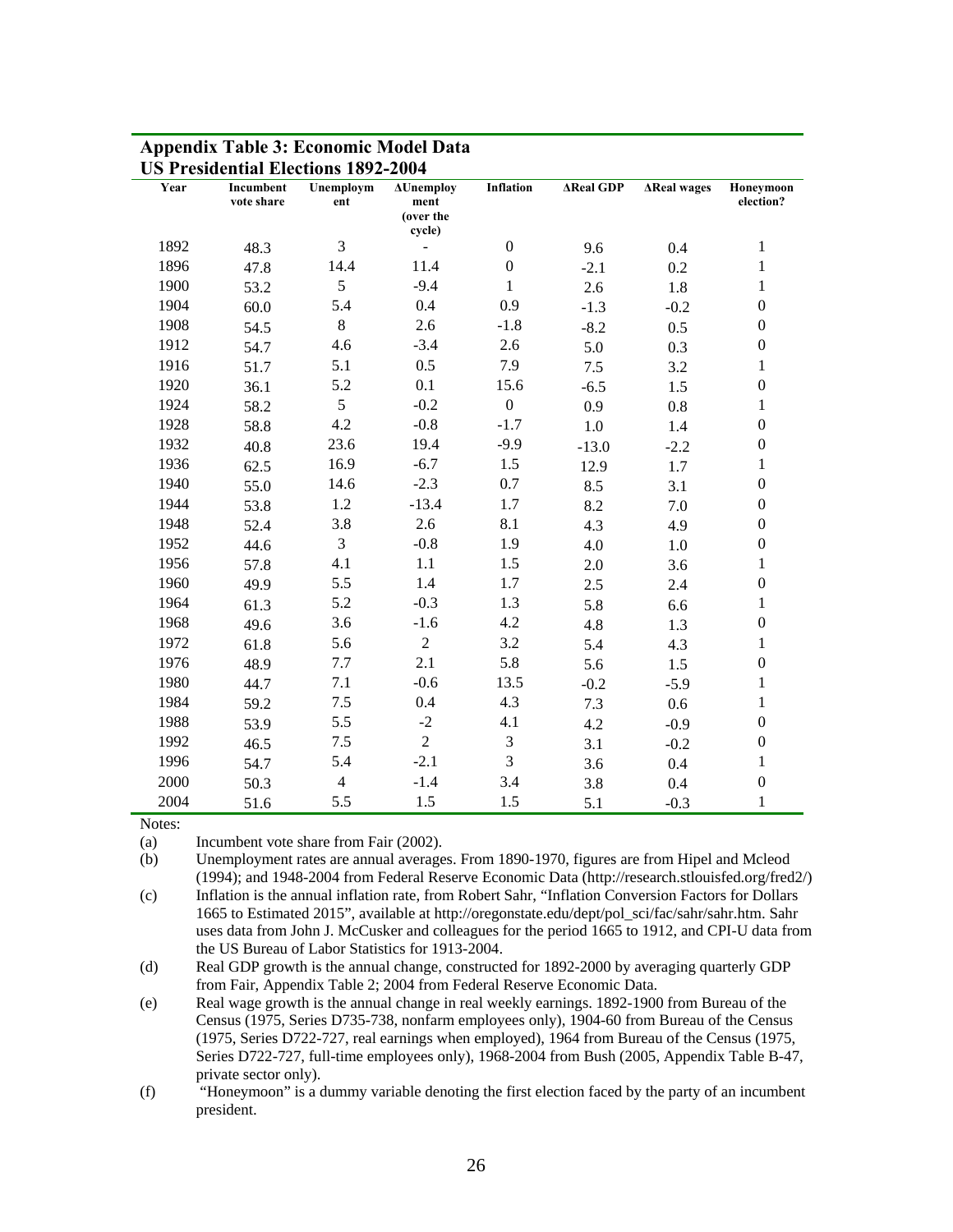(g) The Cameron and Crosby model also includes separate dummies for World War I (1916 election) and World War II (1940 and 1944 elections).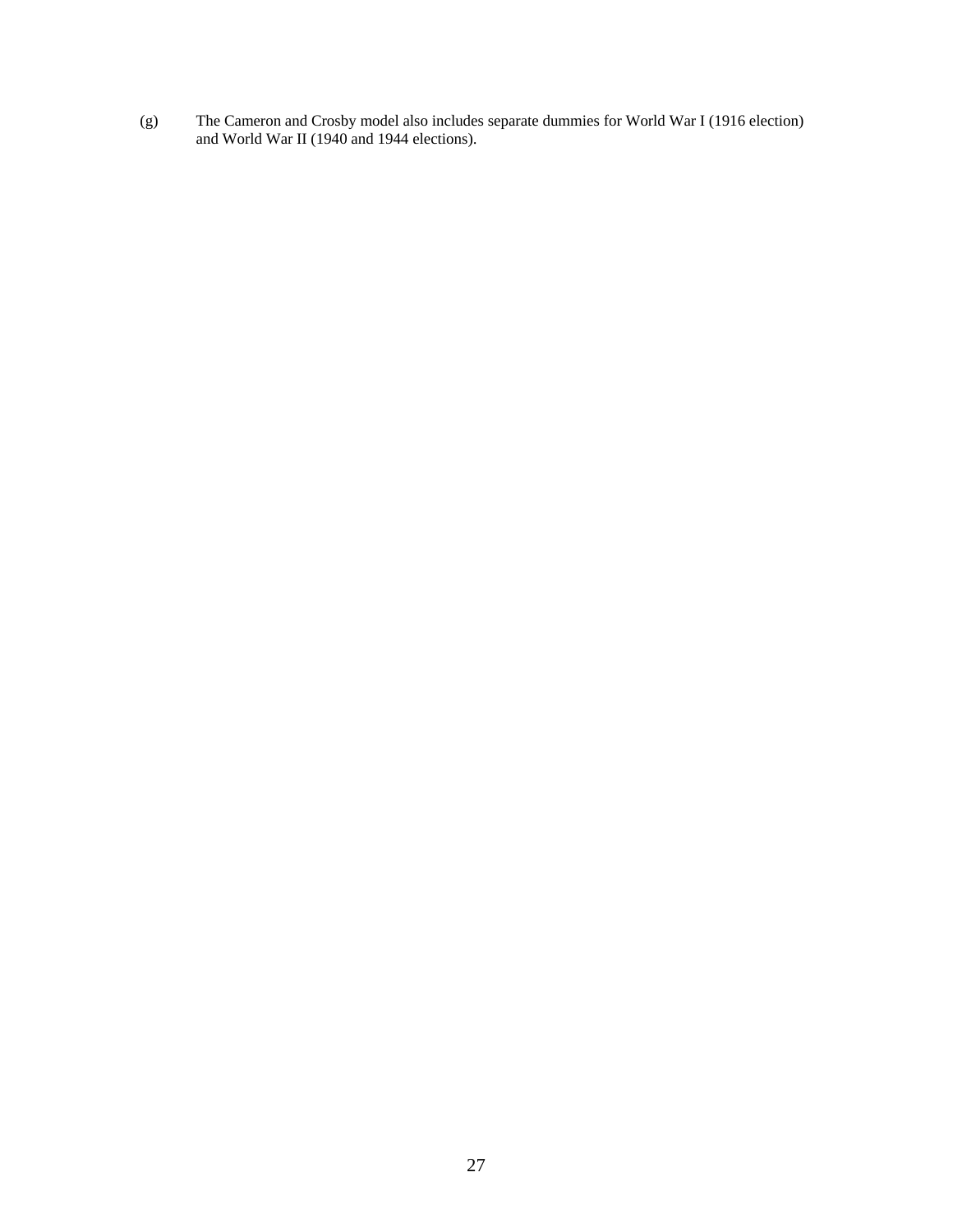### **References**

Bednall, D.H.B. & Shaw, M. (2003), 'Changing response rates in Australian market research', Australian Journal of Market Research, 11(1): 31-41

Berg, J. Forsythe, R., Nelson, F. and Rietz, T. (2001), 'Results from a Dozen Years of election Futures Markets Research', Handbook of Experimental Economic Results. Plott, C. and Smith, V. (eds). Amsterdam: Elsevier.

Bureau of the Census (1975), Historical Statistics of the United States: Colonial Times to 1970. Washington, DC: Bureau of the Census

Bush, G.W. (2005) Economic Report of the President 2005. Washington, DC: United States Government Printing Office

Cameron, L. and Crosby, M. (2000). 'It's the Economy Stupid: Macroeconomics and Federal Elections in Australia', The Economic Record. Vol 76, No 235: 354-364

Cuzán, A., Armstrong, S., and Jones, R. (2005). 'Combining Methods to Forecast the 2004 Presidential Election: The Pollyvote', *mimeo*, University of Pennsylvania.

Davidson, S., Farrell, L., Felvus, C. and Fry, T. (2004). 'Trust me: It's still the economy', *mimeo*, Royal Melbourne Institute of Technology

Fair, R. (1978) 'The Effect of Economic Events on Votes for President', The Review of Economics and Statistics 60(2): 159-173

Fair, R. (2002). 'The Effect of Economic Events on Votes for President: 2000 Update', Available at<http://fairmodel.econ.yale.edu/RAYFAIR/PDF/2002DHTM.HTM>

Fair, R. (2002). Predicting Presidential Elections and Other Things, Stanford University Press: Stanford, CA.

Fair, R. (2004). 'A Vote Equation and the 2004 Election', November 22. Available at http://fairmodel.econ.yale.edu/vote2004/vot1104a.pdf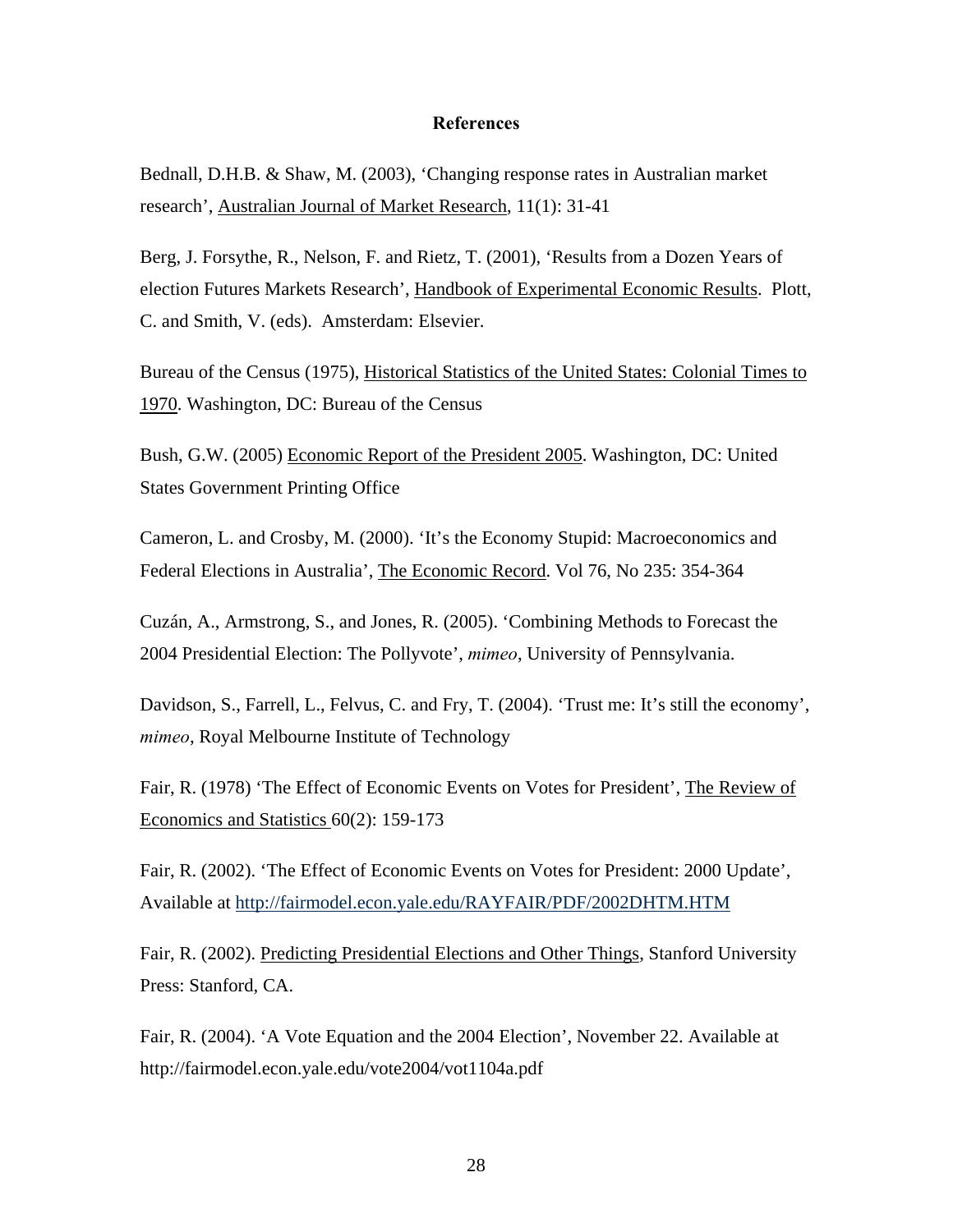Gibson, R. (2004). 'Online Polling in Election Studies: Lessons to be learned - Publicise Early and Publicise Often', Political Science Workshop on the 2004 Election, 19 November

Goot, M. (2005). 'The Polls: Liberal, Labor or Too Close to Call?' in M Simms and J Warhurst (eds) Mortgage Nation: the 2004 Australian Elections*.* API. Network/Edith Cowan University Press: Perth

Hipel, K. and McLeod, A. (1994). Time Series Modelling of Water Resources and Environmental Systems. Elsevier: Amsterdam

Jackman, S and Marks, G. (1994). 'Forecasting Australia Elections: 1993, and All That', Australian Journal of Political Science 29(2): 277-291

Jackman, S. (1995). 'Some More of All That: A Reply to Charnock', Australian Journal of Political Science 30: 347-355

Jackman, S. (2005). 'Pooling the Polls over an Election Campaign', Australian Journal of Political Science 40(4): 499-517

Leigh, A. (2004a). 'Does the World Economy Swing National Elections?', Centre for Economic Policy Research Discussion Paper 485, Australian National University, Canberra

Leigh, A. (2004b). 'Bookies are a better bet than pollsters', Sydney Morning Herald, 1 September 2004

Leigh, A. (2005). 'Economic Voting and Electoral Behavior: How do Individual, Local and National Factors Affect the Partisan Choice?', Economics and Politics, 17(2): 265- 296

Martin, E., Traugott, M., Kennedy, C. (2003). 'A Review and Proposal for a New Measure of Poll Accuracy', *mimeo*, University of Michigan